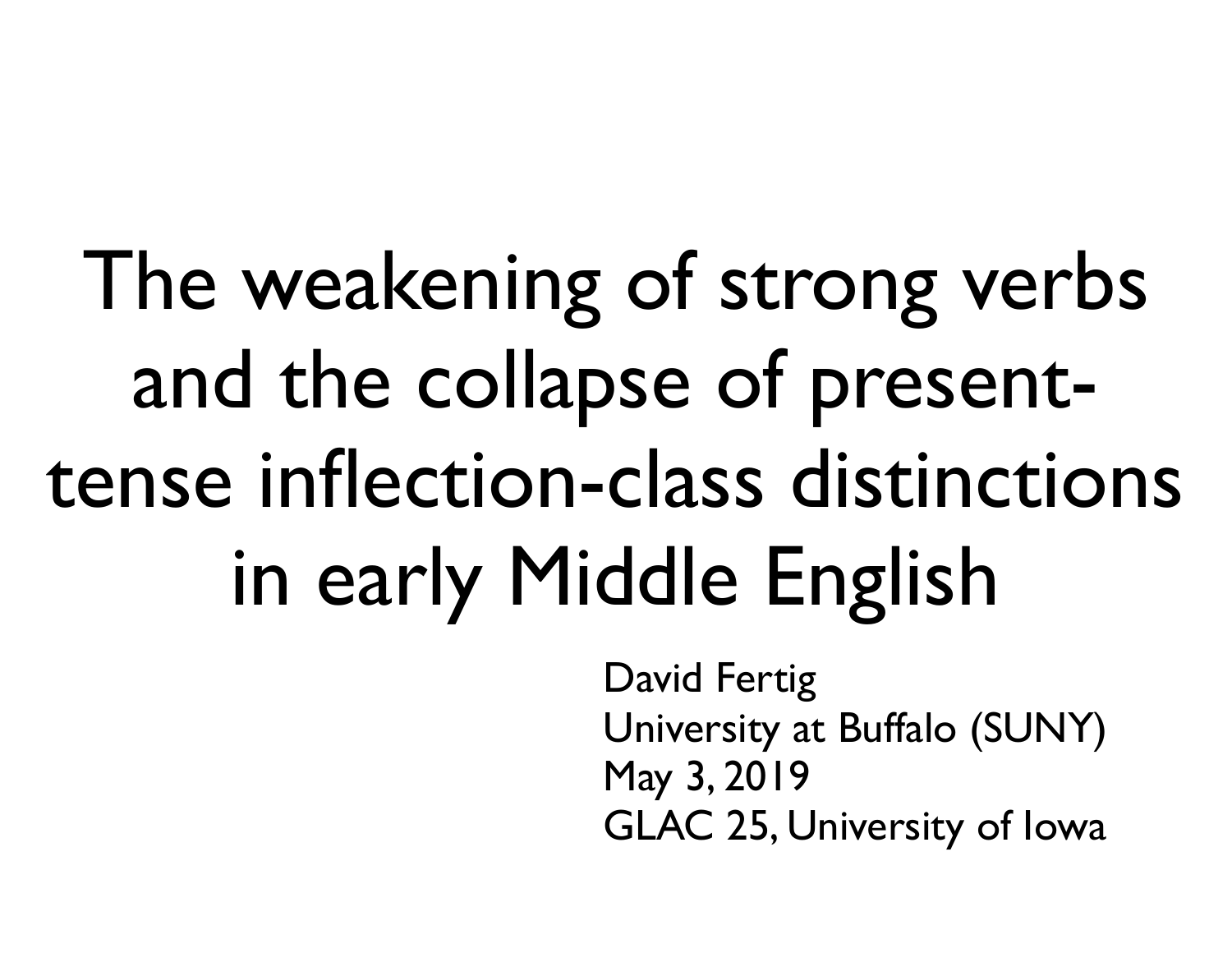# Main hypothesis of larger project

Large-scale regularization of originally strong English verbs was a historical event that took place in late Middle and Early Modern English...

NOT a manifestation of a pervasive tendency for irregular items to regularize.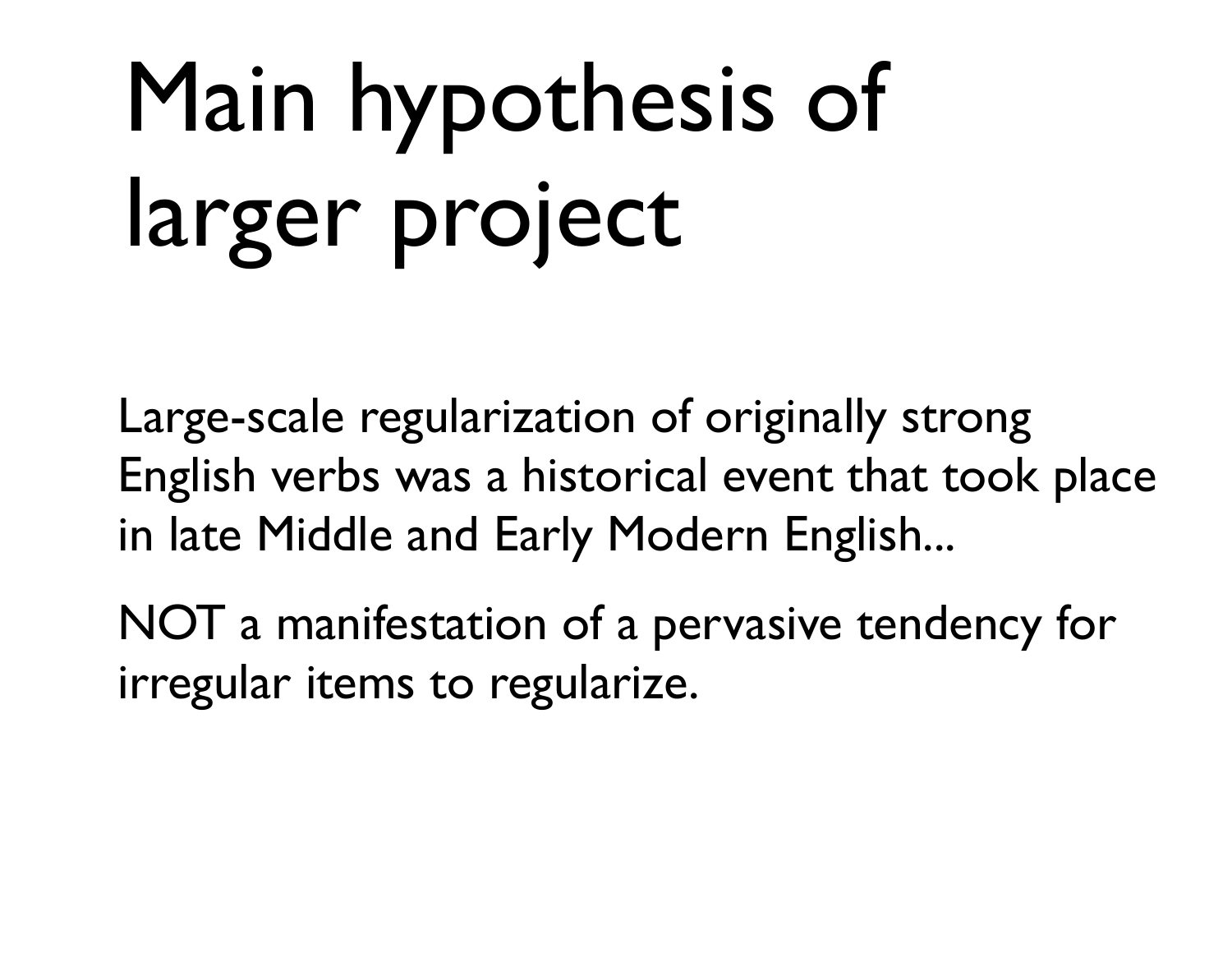### Overview of this talk

- Part I: Quick crash course in early Middle English verb inflection
- Part II: Proportional/implicative predictions about strong→weak shifts in early Middle English
- Part III: The LAEME corpus and my LAEME verb database
- Part IV: Survival and loss of present-tense inflection class distinctions in early Middle English
- Part V: Strong→weak shifts in early Middle English
- Part VI: Conclusions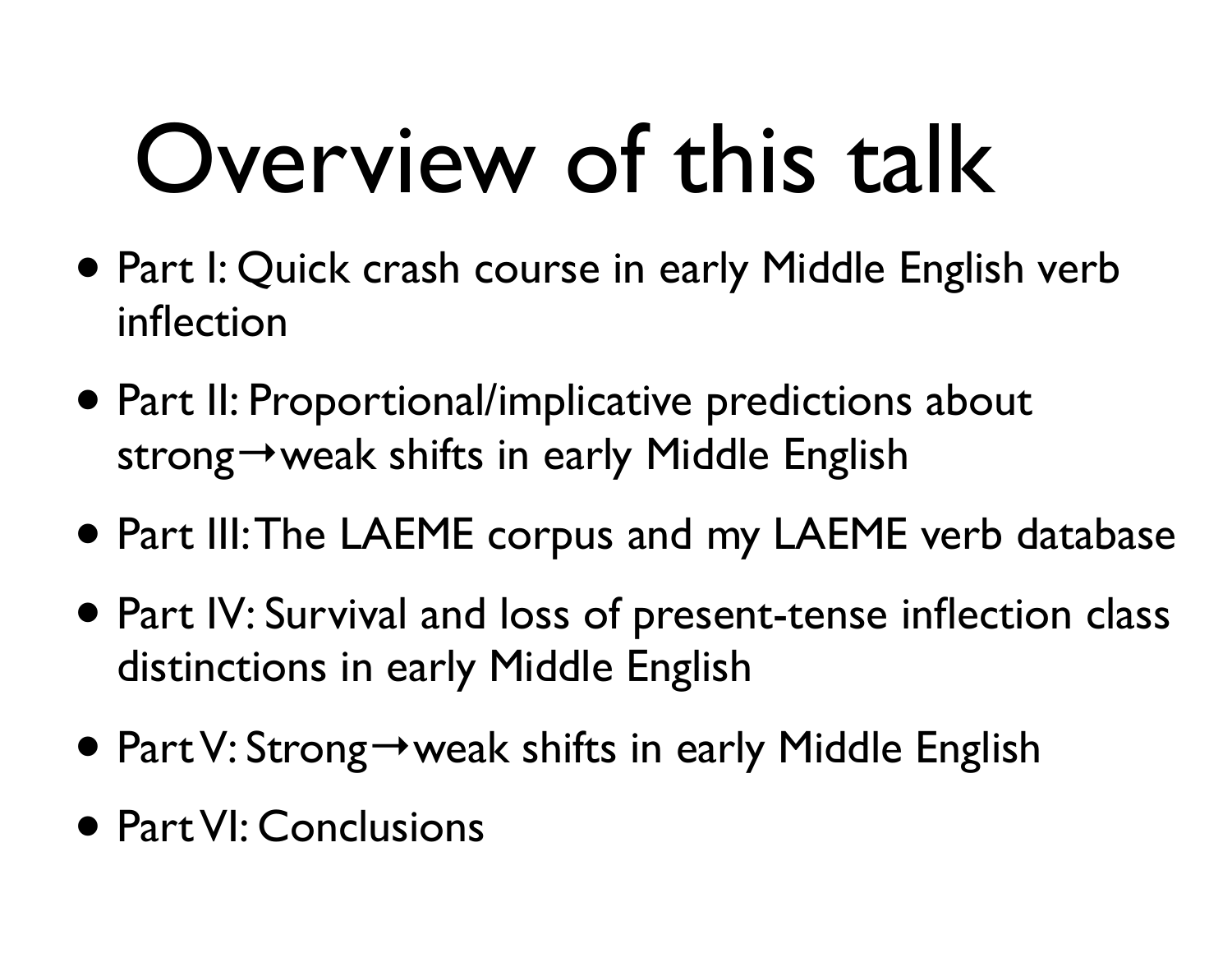Part I: Quick crash course in early Middle English verb inflection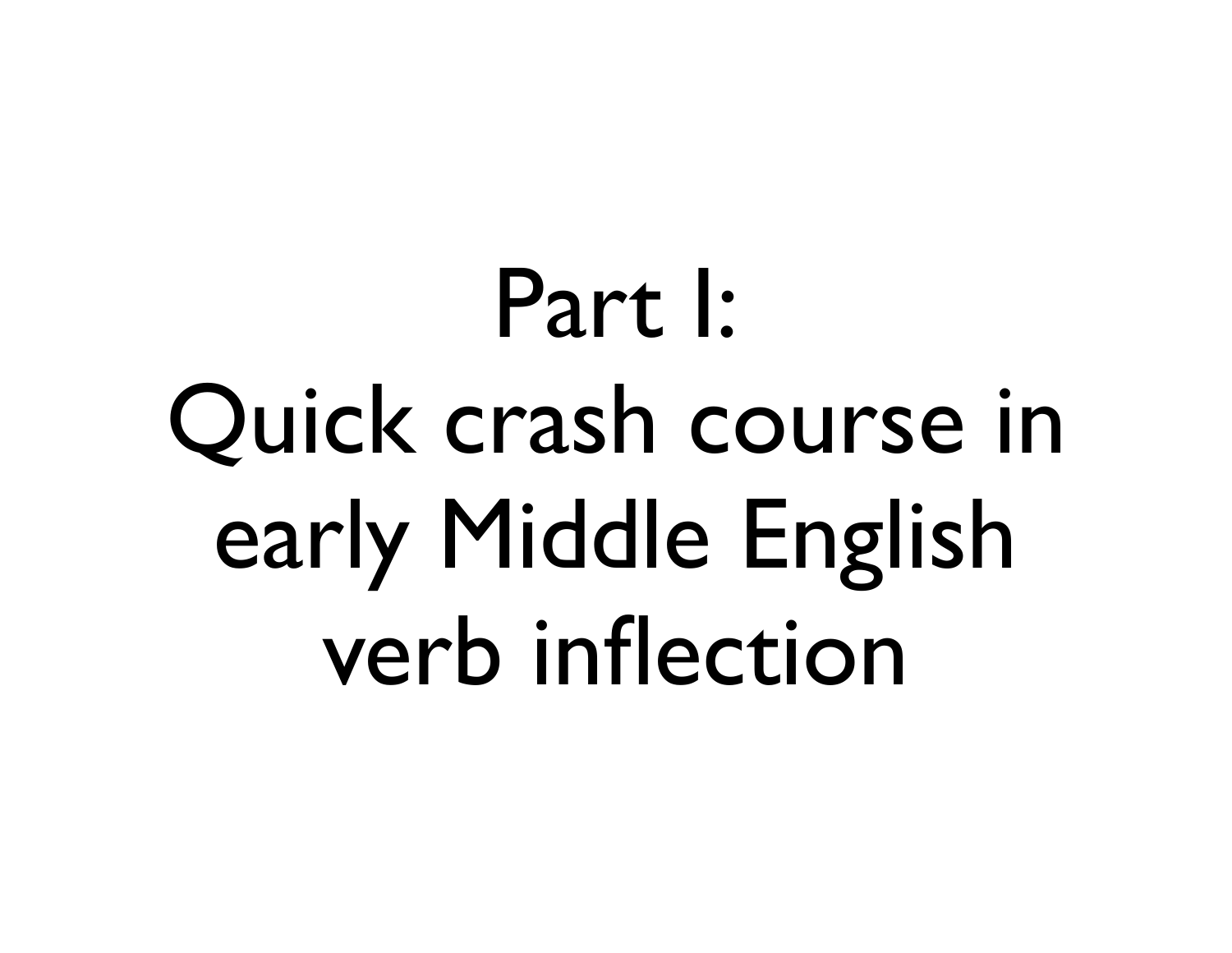### Type 1 and 2 weak verbs: past tense

All dialects of early Middle English (ca. 1150-1350) maintained a pretty consistent distinction in the **past tense** between two types of weak verbs:

Type 1: Past tense *-t(e)* or *-d(e)* suffix was attached directly to the end of the verb.

Type II: "connecting" schwa preceded the suffix, yielding *-ed(e)*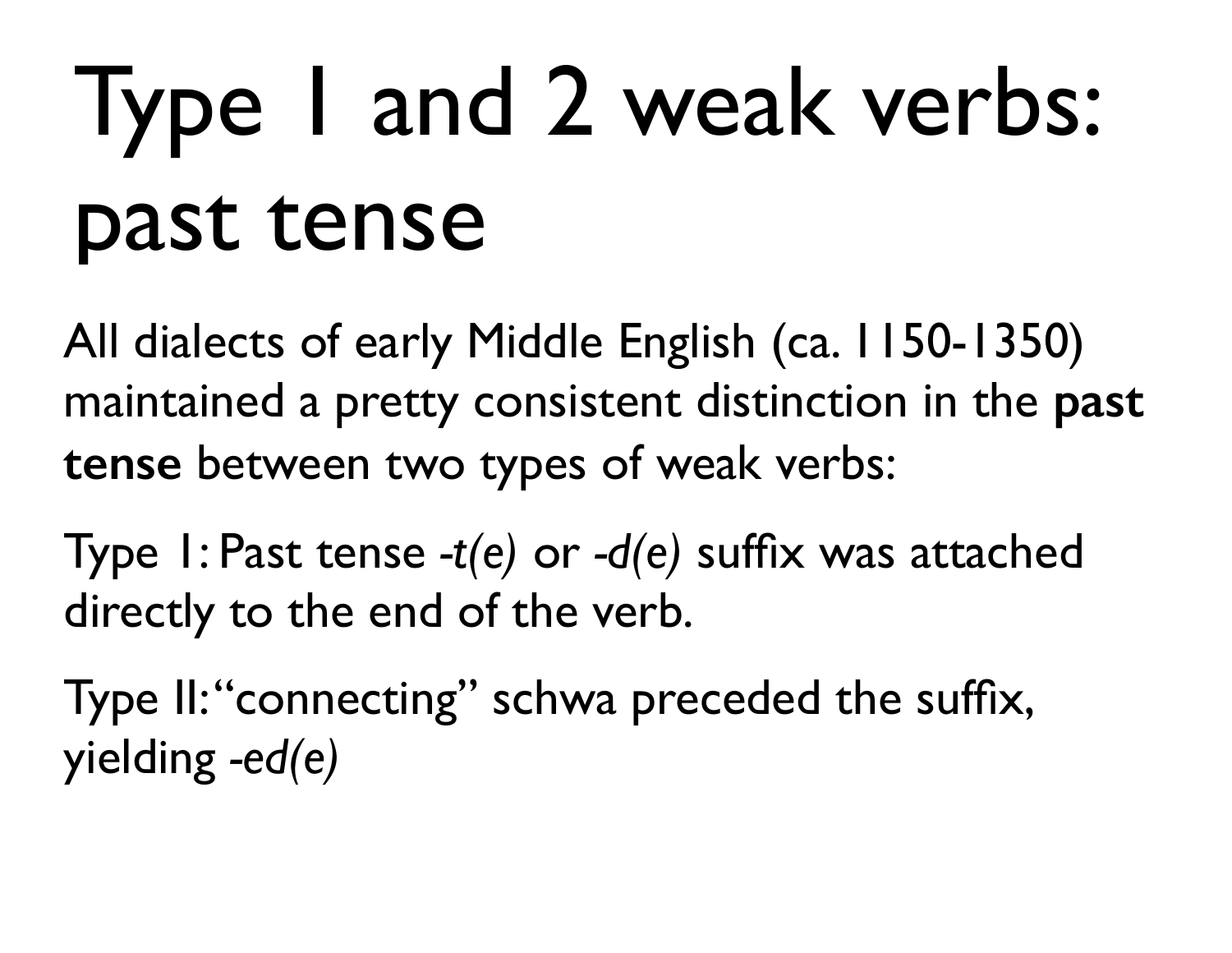### Types 1 and 2 (and strong verbs) in the **present tense**

**Southern and Southwestern dialects** of early Middle English maintained a type-I-vs.-2 distinction in at present tense forms as well, where the forms of class-1 weak verbs were the same as those of **strong** verbs.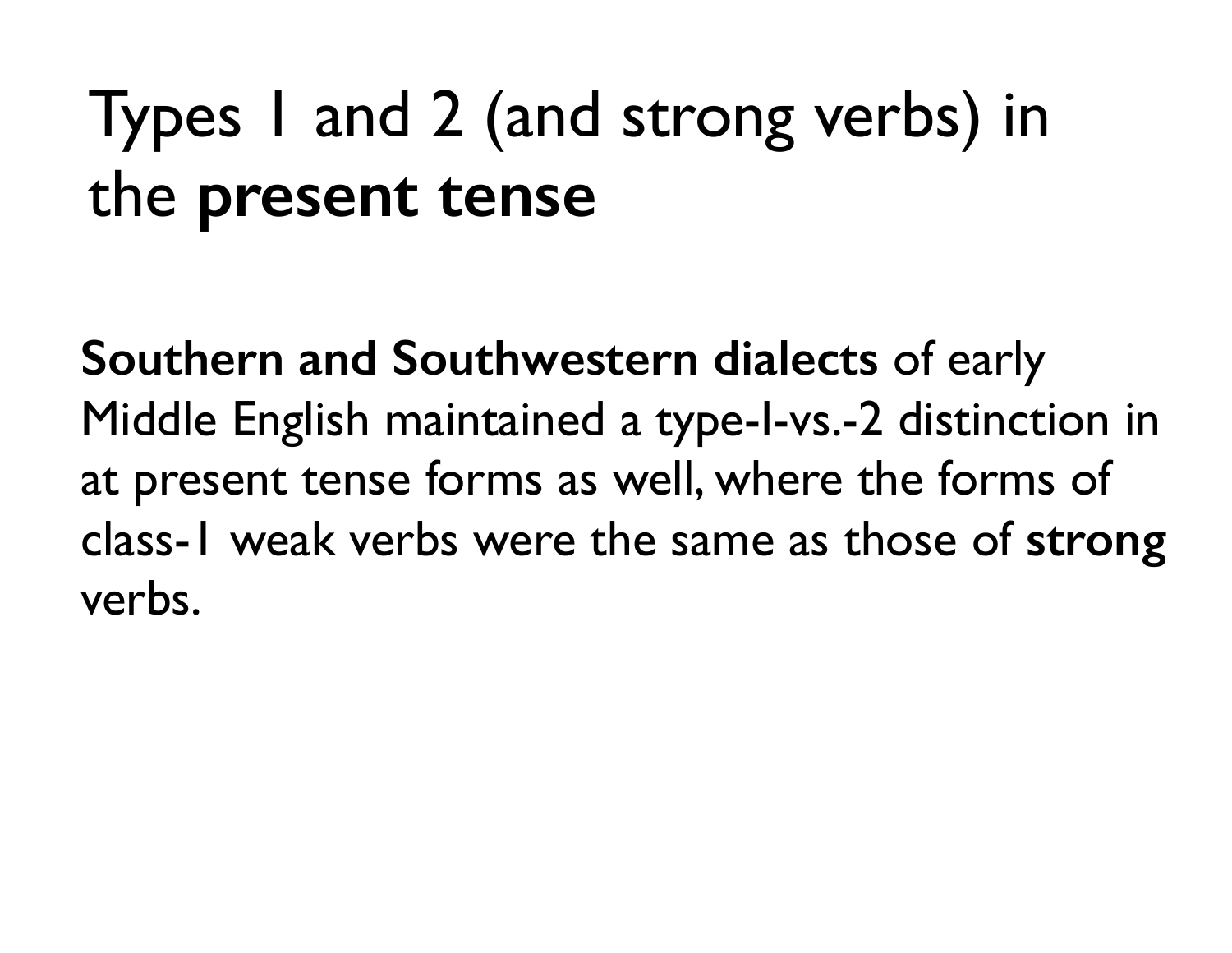#### **sg 1 singe 2 singst 3 singþ pl singeþ imp sing** Strong: *singen* (inf.) 'sing' **sg 1 hēre 2 hērst 3 hērþ pl hēreþ imp hēr** Weak 1: *hēren*  'hear' **sg 1 lovie 2 lovest 3 loveþ pl lovieþ imp love** Weak 2: *lovien* 'love' The Southern present-tense pattern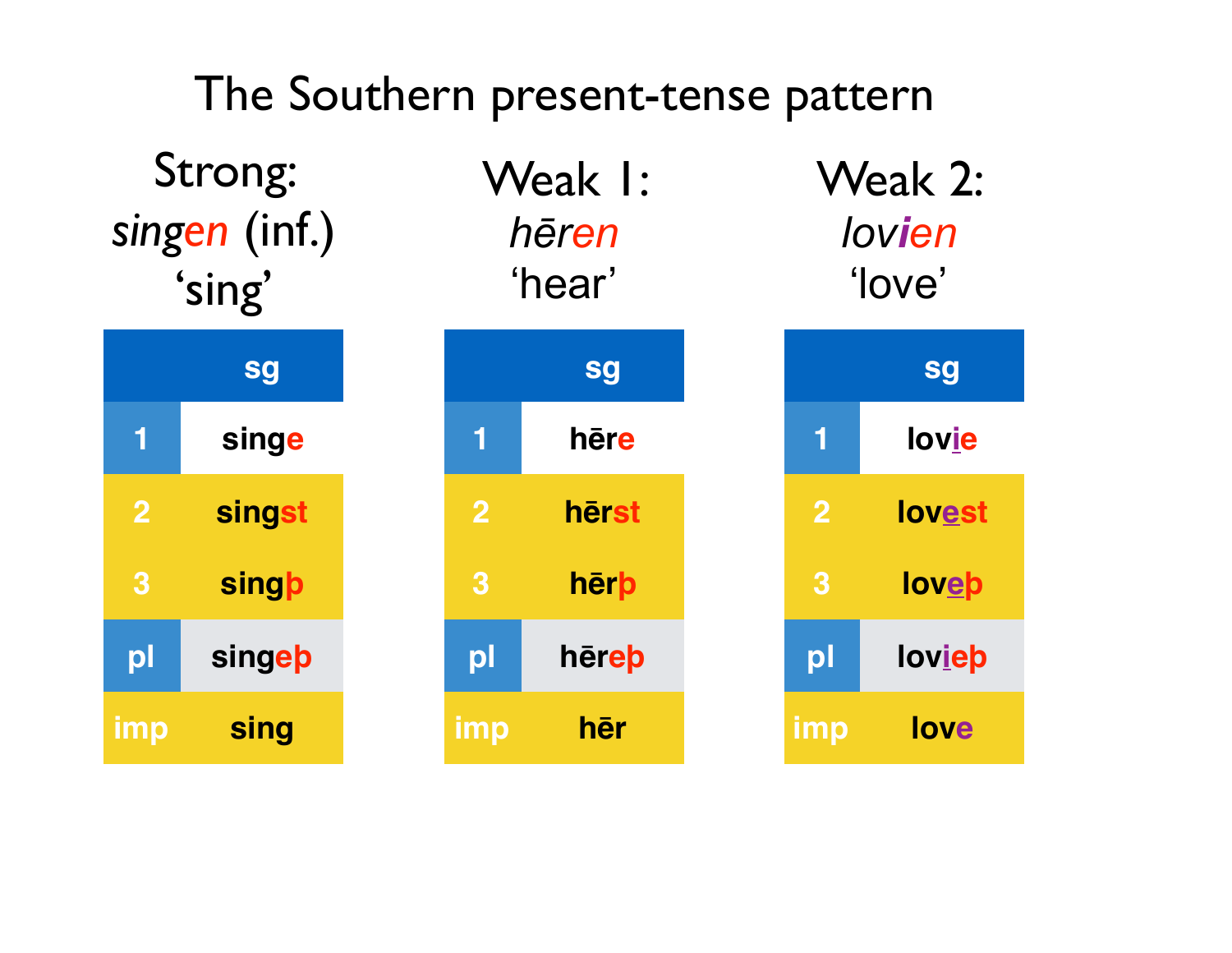### Type 2 as the "regular" inflection class in early ME

- Most French Ioan words follow type-2 inflection
- Most new denominal and onomotapoeic coinages follow type-2 inflection

(The type-2 pattern is the most direct ancestor of the modern regular pattern.)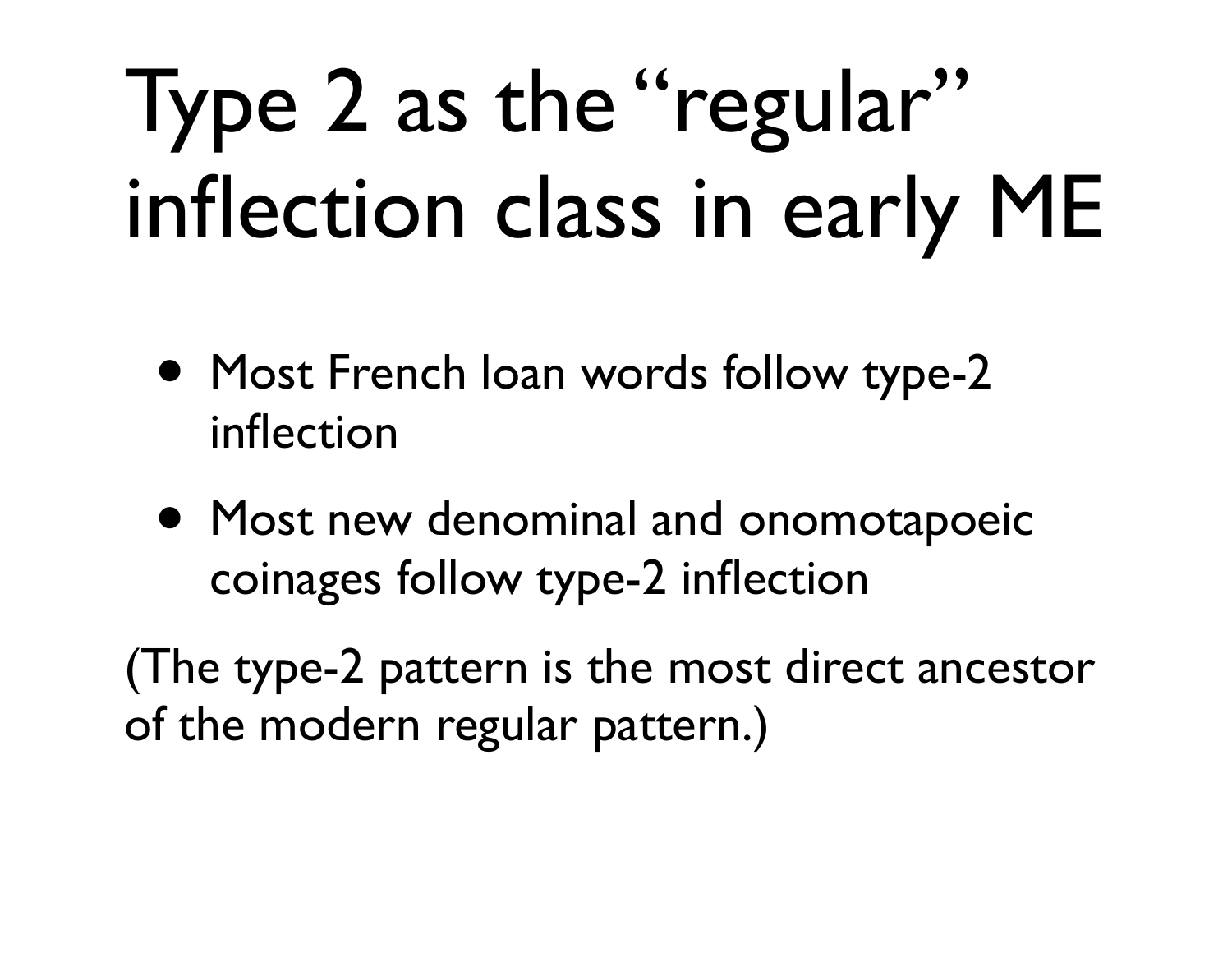Part II: Proportional/implicative predictions about strong→weak shifts in early Middle English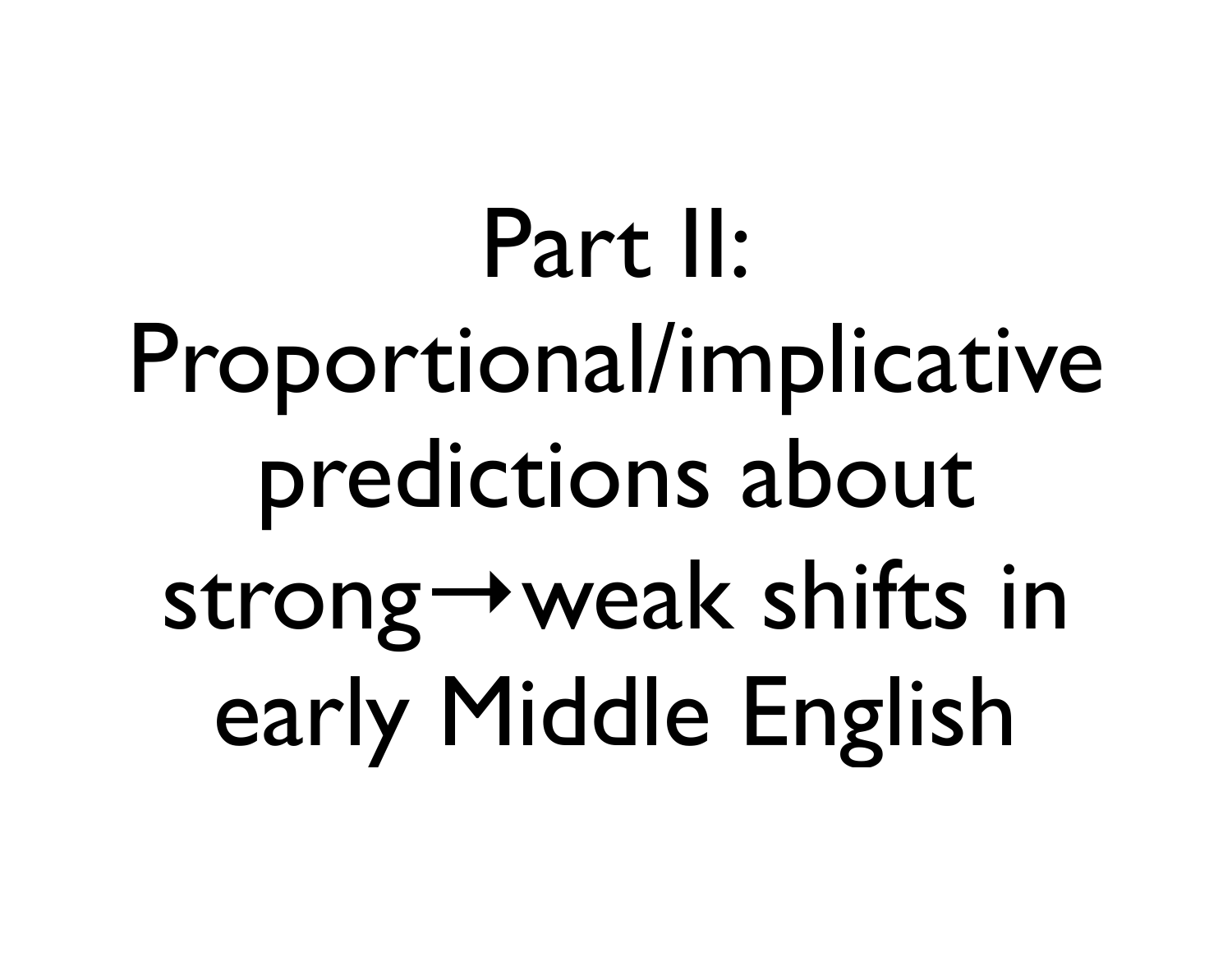## Paul's proportional/ implicative principle

"one word can be subject to analogical influence from another in its inflection only if it [already] corresponds to the other word in the formation of one or more forms" (1886:95)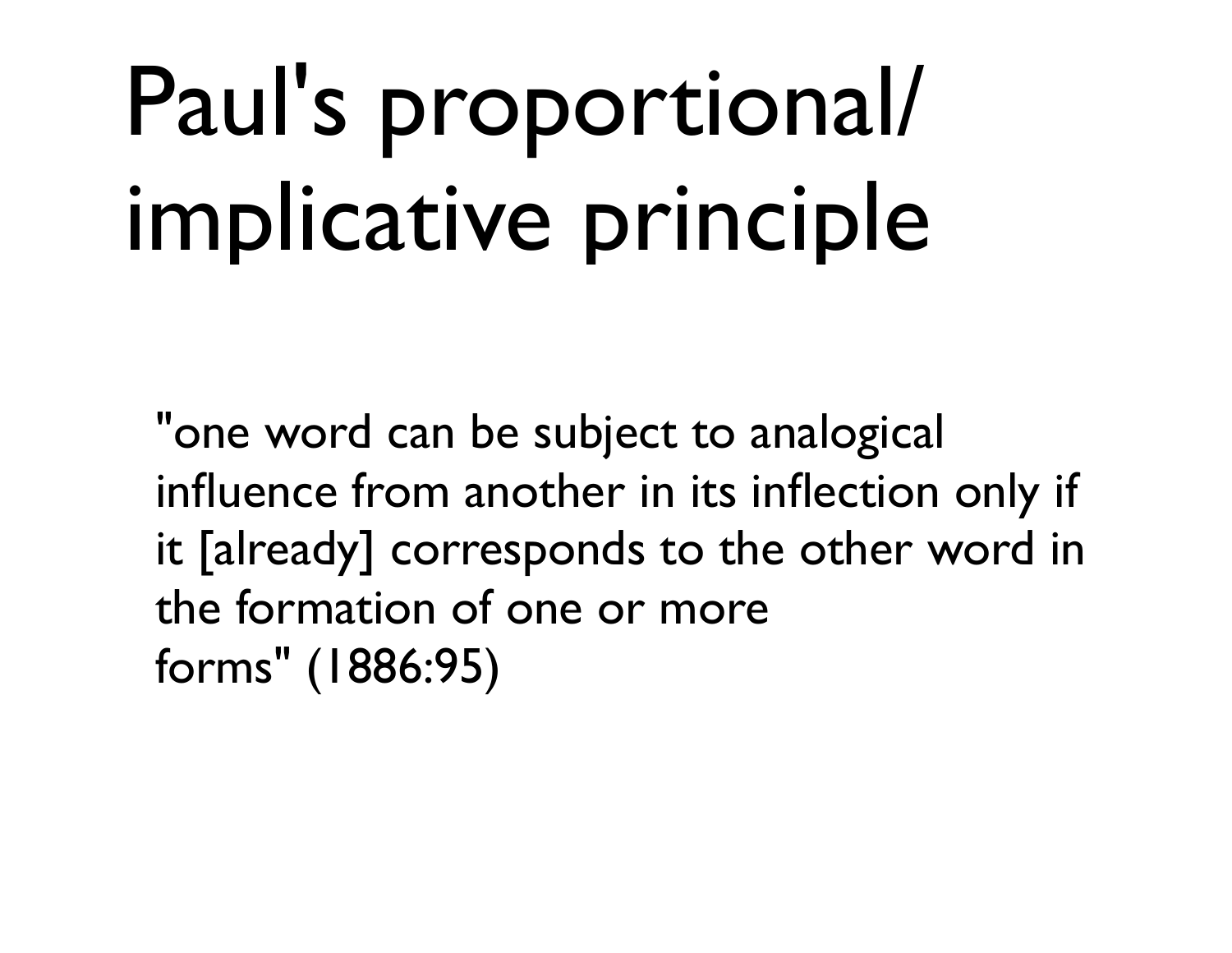The strong and type-2 weak patterns did not match **anywhere** in the paradigm in Old English or in southern dialects of early Middle English.

Paul's principle – or any implicative word-andparadigm model of inflection – predicts that strong verbs could not shift to the type-2 weak pattern ("regularize") under these circumstances.

In traditional proportional terms: There was no "pivot" or anchor" in the paradigm to license this kind of analogical change.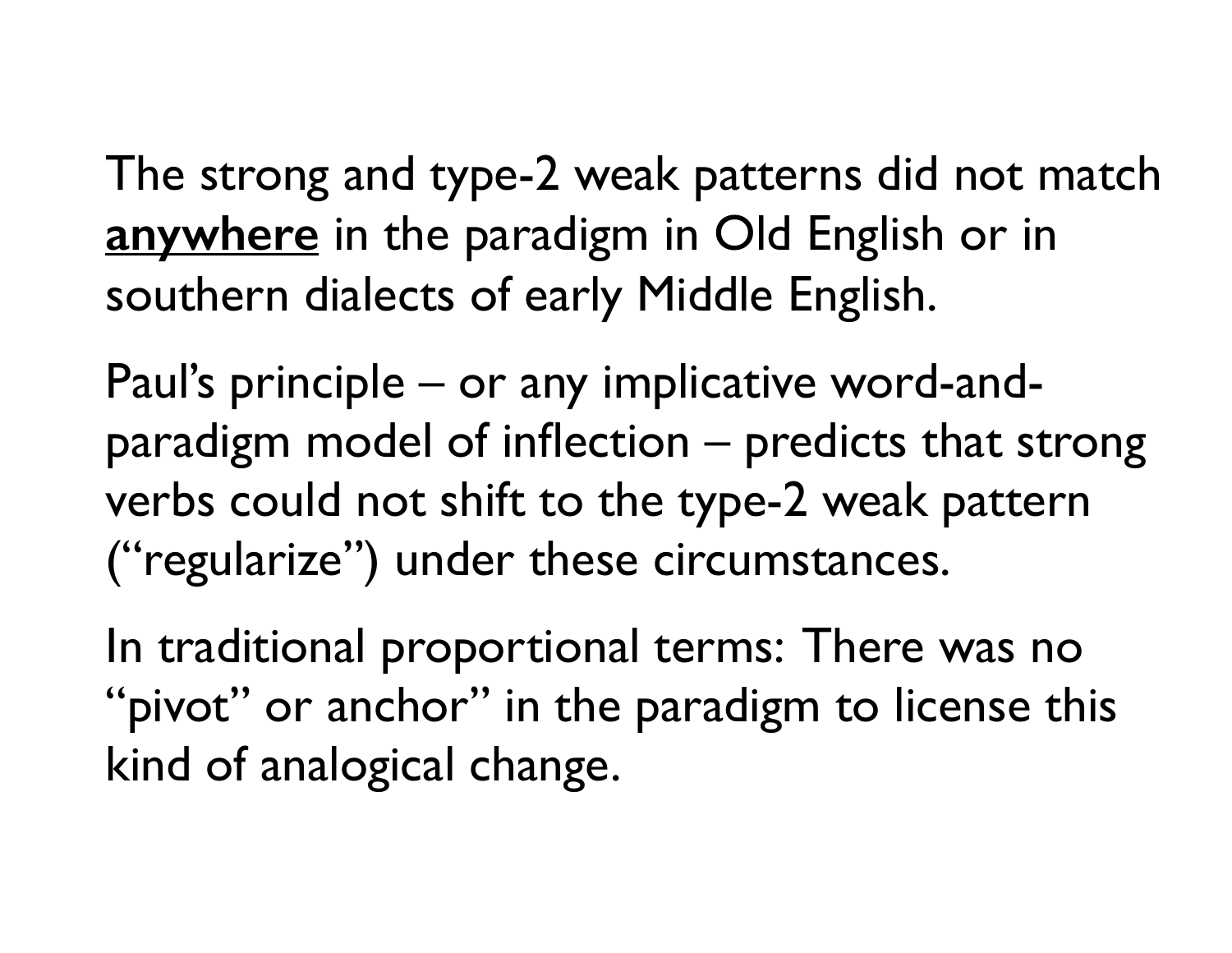### Part III: The LAEME corpus and my LAEME verb database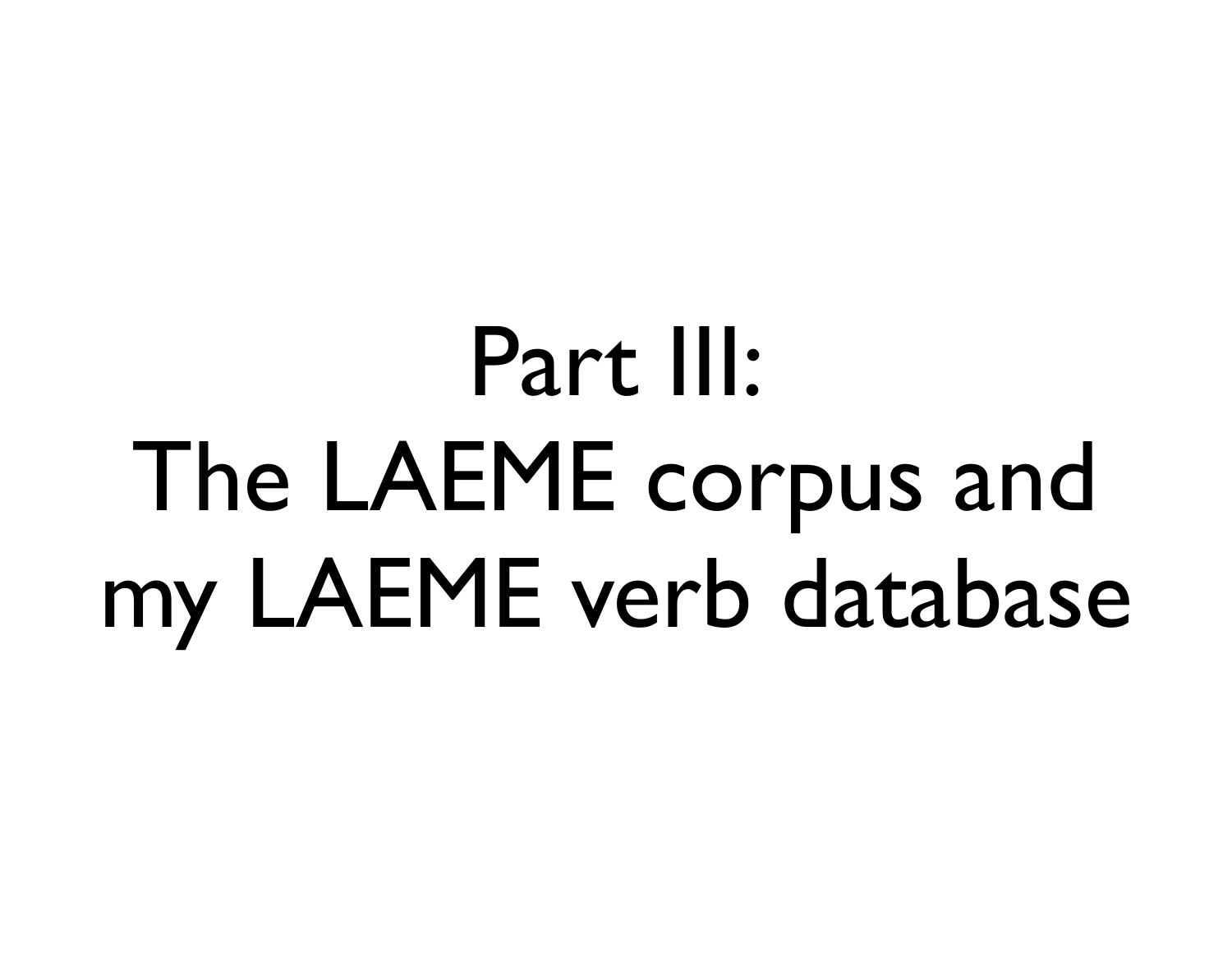# The LAEME corpus

- LAEME = A Linguistic Atlas of Early Middle English (ver. 2.1: 2008-2013, ver. 3.2: 2013-)
- 600,000+ words written between 1150 and 1325, from all parts of England
- fully lemmatized, morphologically analyzed, and morphosyntactically tagged
- freely available in downloadable form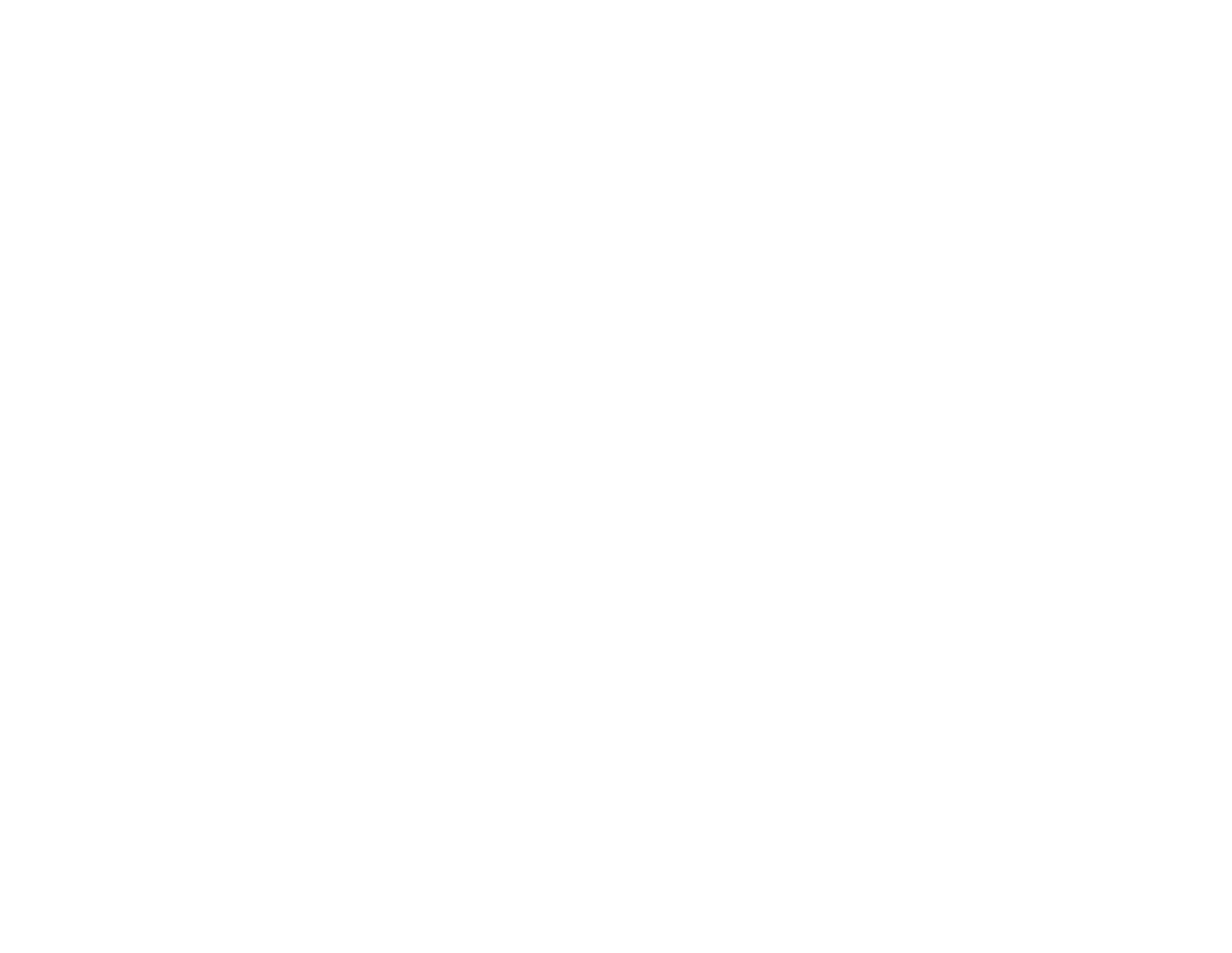## My LAEME verb database

With simple perl or python scripts, virtually any kind of database can be easily created from the tagged forms in the corpus.

136,931 verb tokens

I added inflection-class information for each lexeme.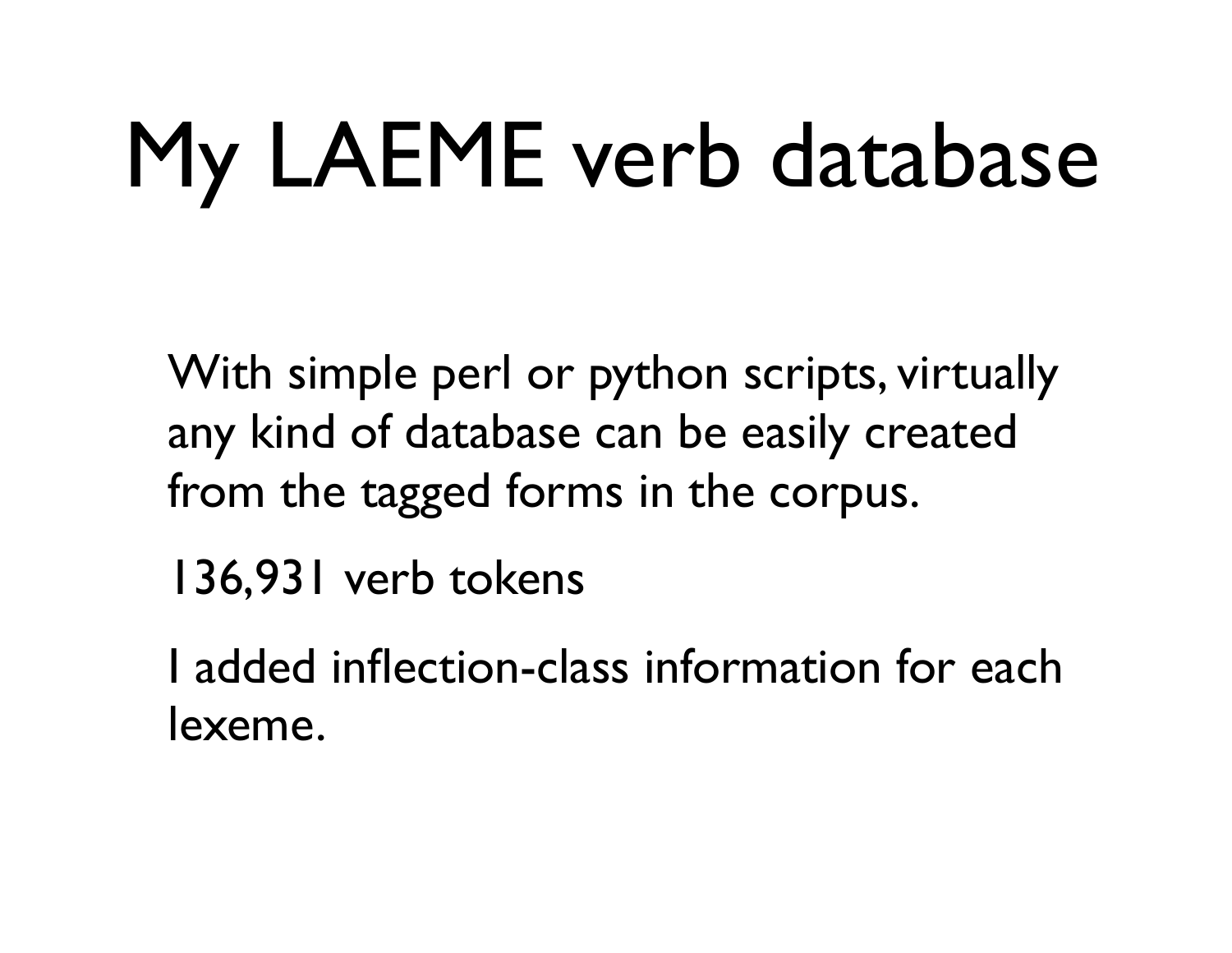| <b>LAEME</b> lexel | infl. class     | LAEME<br>grammel | <b>LAEME</b> form | <b>LAEME</b> final<br>morpheme | <b>LAEME</b> dates | <b>LAEME</b> text<br>number | Easting | <b>Northing</b> |
|--------------------|-----------------|------------------|-------------------|--------------------------------|--------------------|-----------------------------|---------|-----------------|
| be                 | be              | vpt13            | <b>WAS</b>        | <b>WAS</b>                     | C13b2-C14a1        | 163                         | 378     | 159             |
| be                 | be              | vps13            | <b>HIS</b>        | <b>HIS</b>                     | C13b2-C14a1        | 163                         | 378     | 159             |
| bury               | w <sub>1g</sub> | vps13            | <b>BURIIC+TH</b>  | $+TH$                          | C13b2-C14a1        | 163                         | 378     | 159             |
| come               | come            | vps13            | *COM+EZ           | $+EZ$                          | C13b2-C14a1        | 163                         | 378     | 159             |
| <b>WOO</b>         | w2              | vps13K2          | WOC+TH            | $+TH$                          | C13b2-C14a1        | 163                         | 378     | 159             |
| drink              | s3nk            | vps13            | DRINK+ET          | $+ET$                          | C13b2-C14a1        | 163                         | 378     | 159             |
| eat                | s <sub>5</sub>  | vps13-ct         | <b>HET</b>        | <b>HET</b>                     | C13b2-C14a1        | 163                         | 378     | 159             |
| sing               | s3ng            | vps13            | SING+EZ           | $+EZ$                          | C13b2-C14a1        | 163                         | 378     | 159             |
| be                 | be              | vps13            | <b>HIS</b>        | <b>HIS</b>                     | C13b2-C14a1        | 163                         | 378     | 159             |
| rot                | W <sup>2</sup>  | vps11K2          | ROT+YE            | $+YE$                          | C13b2-C14a1        | 163                         | 378     | 159             |
| be                 | be              | vps13            | IS                | IS                             | C13b2-C14a1        | 163                         | 378     | 159             |
| ago                | go              | vSpp{rh}         | $A + GO$          | $+GO$                          | C13b2-C14a1        | 163                         | 378     | 159             |
| have               | have            | vps13            | HAU+ET            | $+ET$                          | C13b2-C14a1        | 163                         | 378     | 159             |
| be                 | be              | vps23-apn        | <b>BET</b>        | <b>BET</b>                     | C13b2-C14a1        | 163                         | 378     | 159             |
| love               | w <sub>2</sub>  | viK <sub>2</sub> | LOU+IE            | $+IE$                          | C13b2-C14a1        | 163                         | 378     | 159             |
| shall              | pret-pres       | vpt23{rh}        | SSOLD~            | SSOLD~                         | C13b2-C14a1        | 163                         | 378     | 159             |
| draw               | s6              | vps23-apn        | DRAH+ET           | $+ET$                          | C13b2-C14a1        | 163                         | 378     | 159             |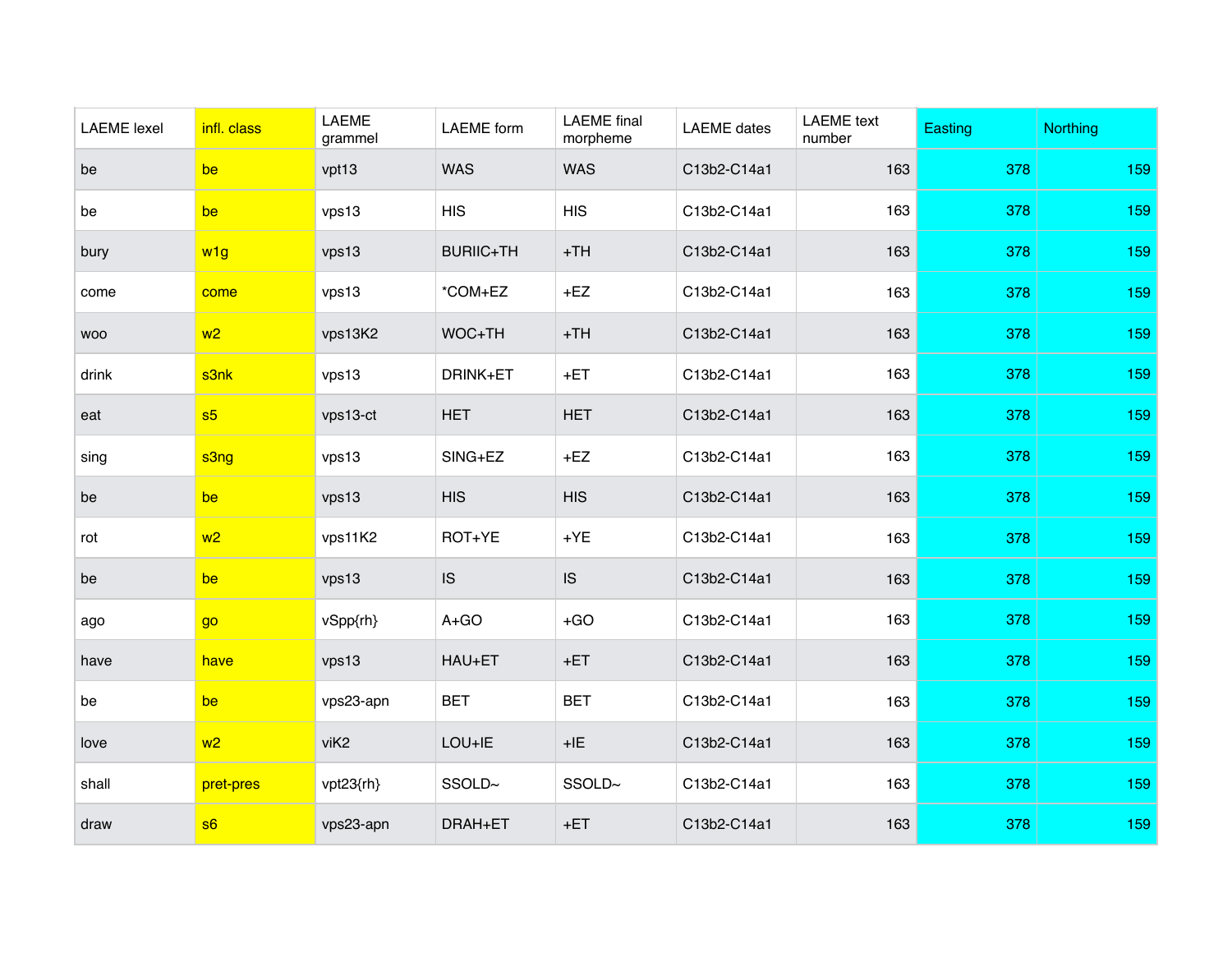Part IV: Survival and loss of present-tense inflection class distinctions in early Middle English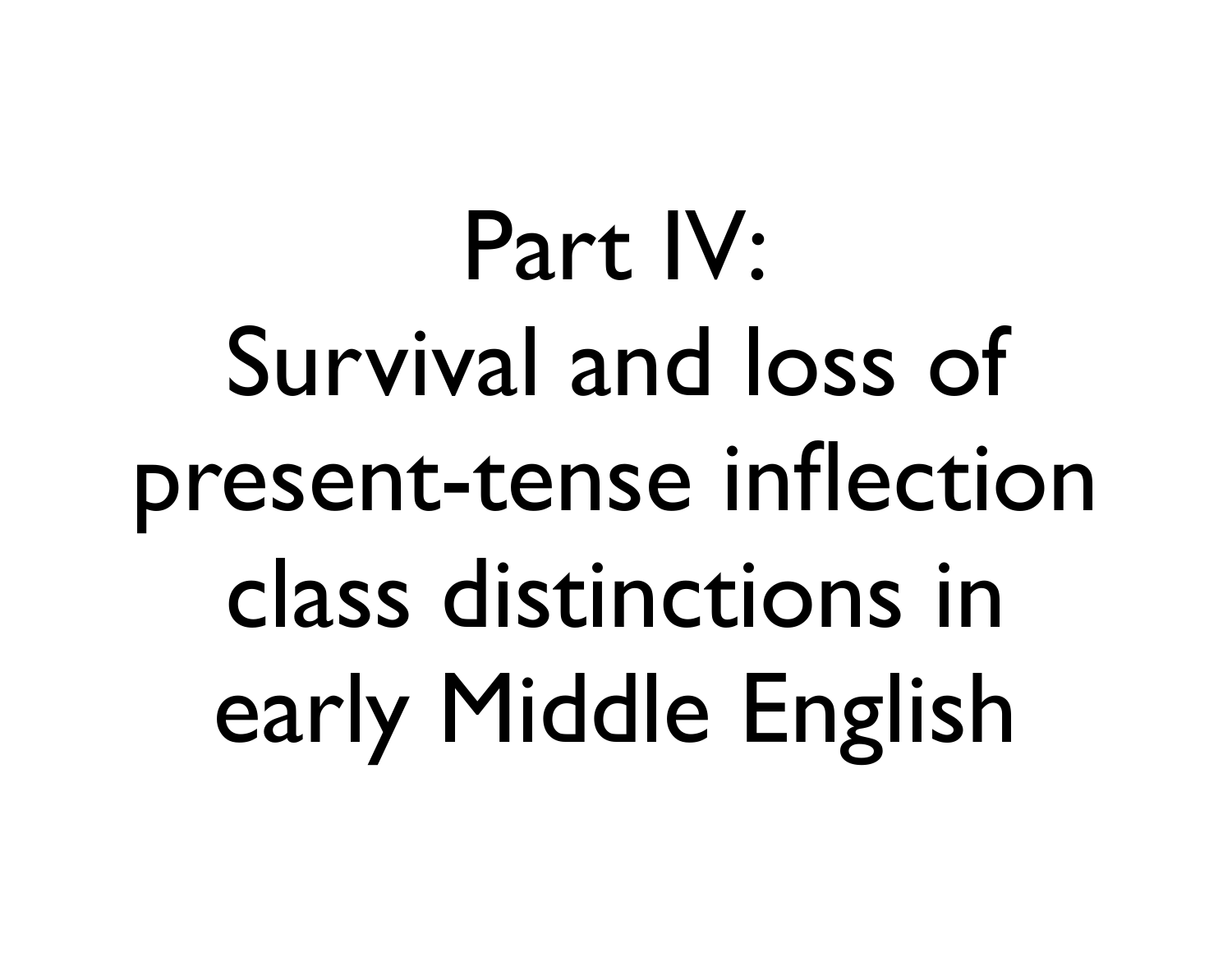#### 2/3singular: Heavy-stem type-1 weak

| <b>Northing</b> | unsynco-<br>pated | con-<br>tracted | synco-<br>pated | % un-sync |
|-----------------|-------------------|-----------------|-----------------|-----------|
| $\leq$ 200      | 42                | 62              | 85              | 22%       |
| 201-250         | 151               | 110             | 57              | 47%       |
| 251-300         | 396               | 159             | 38              | 67%       |
| >300            | 212               | 36              | 4               | 84%       |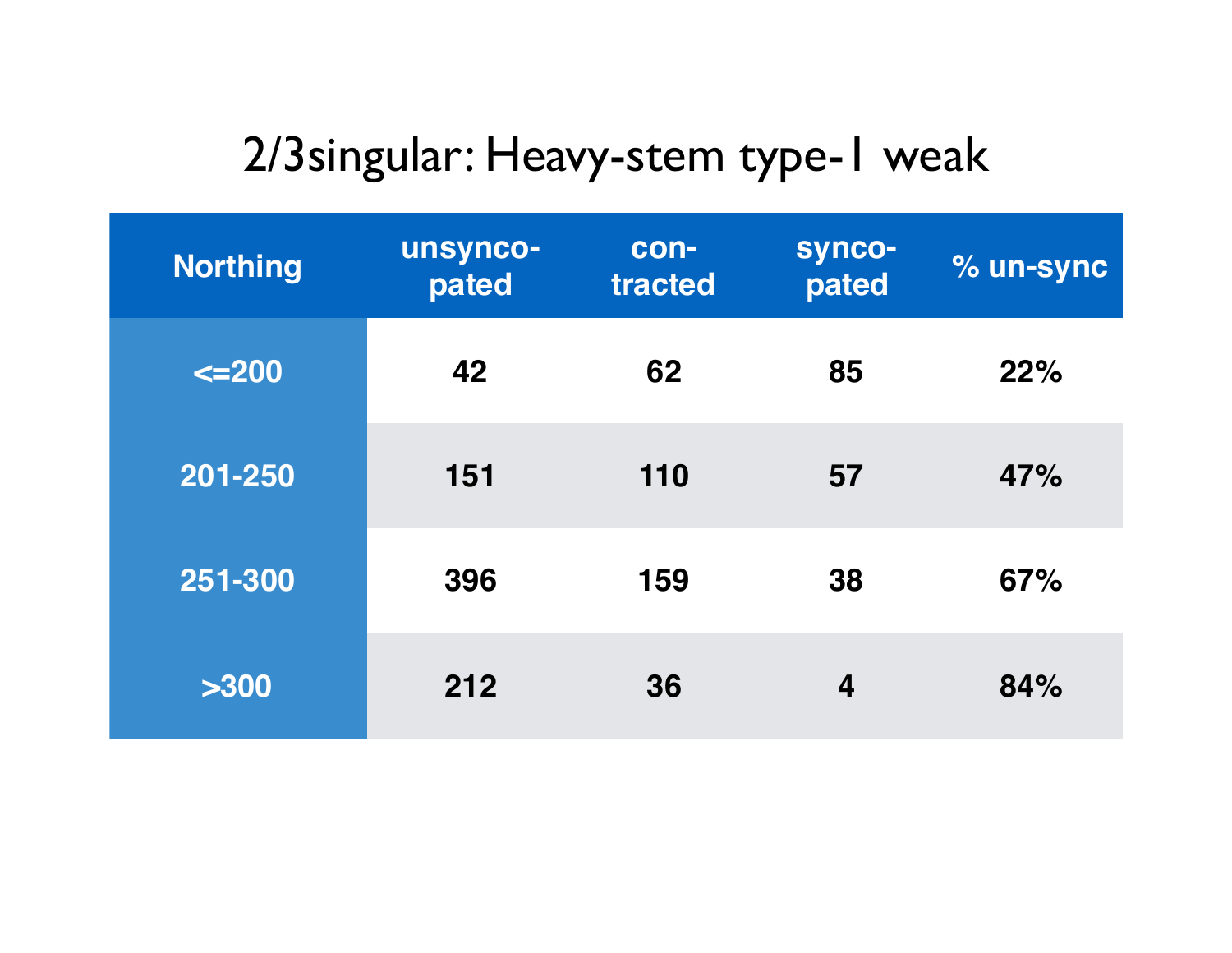#### 2/3singular: Strong verbs

| <b>Northing</b> | unsynco-<br>pated | con-<br>tracted | synco-<br>pated | % un-sync |
|-----------------|-------------------|-----------------|-----------------|-----------|
| $\leq$ 200      | 98                | 194             | 367             | 15%       |
| 201-250         | 587               | 377             | 406             | 43%       |
| 251-300         | 1430              | 601             | 423             | 58%       |
| >300            | 671               | 101             | 59              | 81%       |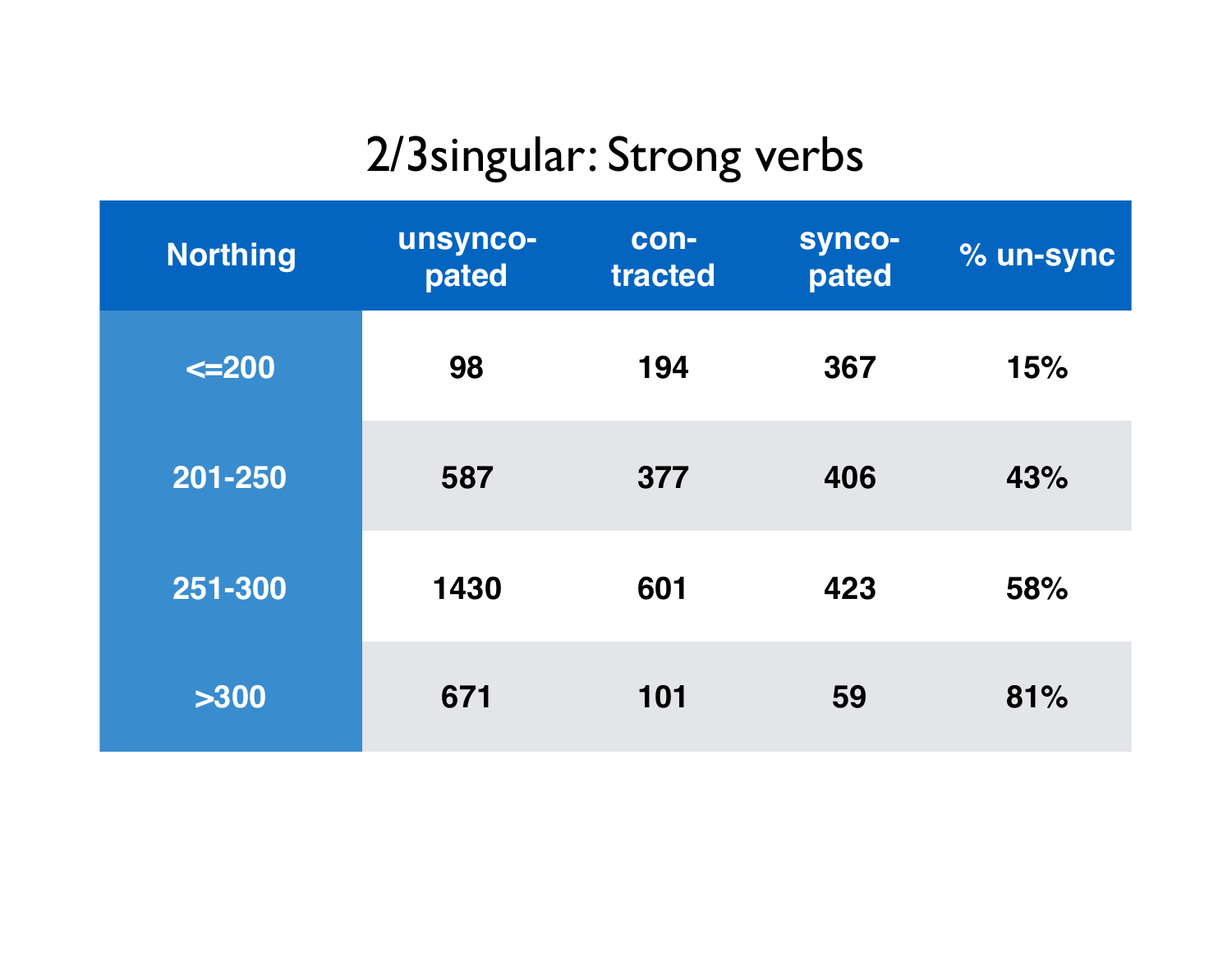#### 2/3singular: Type-2 weak

| <b>Northing</b> | unsynco-<br>pated | synco-<br>pated | % un-sync |
|-----------------|-------------------|-----------------|-----------|
| $\leq$ 200      | 252               | 8               | 97%       |
| 201-250         | 429               | 5               | 99%       |
| 251-300         | 984               | 15              | 98%       |
| >300            | 352               | 57              | 86%       |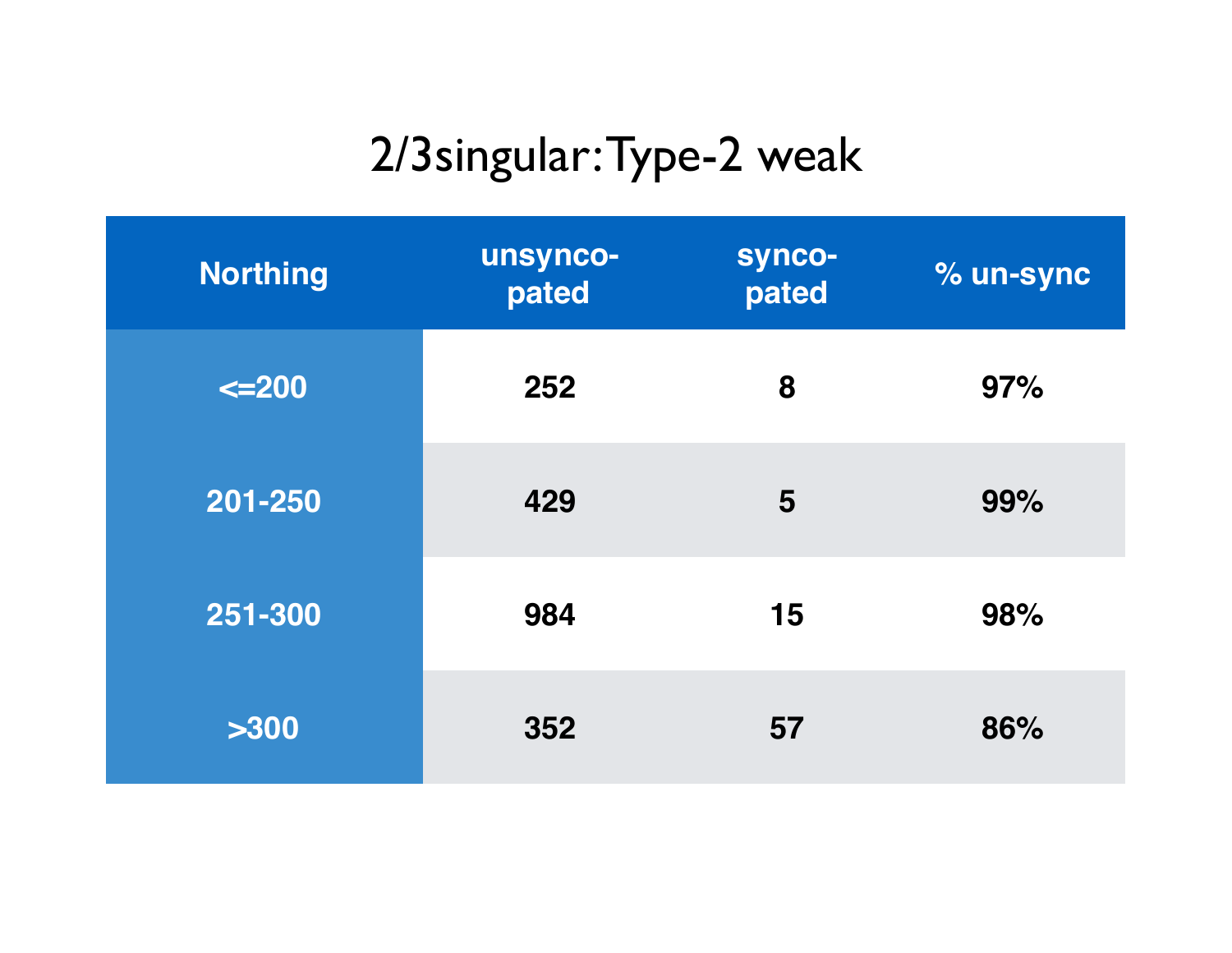#### imperative: Type-1 weak

| <b>Northing</b> | $-e$ | $-\varnothing$ | $% -e$ |
|-----------------|------|----------------|--------|
| $\leq$ 200      | 13   | 42             | 24%    |
| 201-250         | 20   | 317            | 6%     |
| 251-300         | 35   | 214            | 14%    |
| >300            | 28   | 60             | 32%    |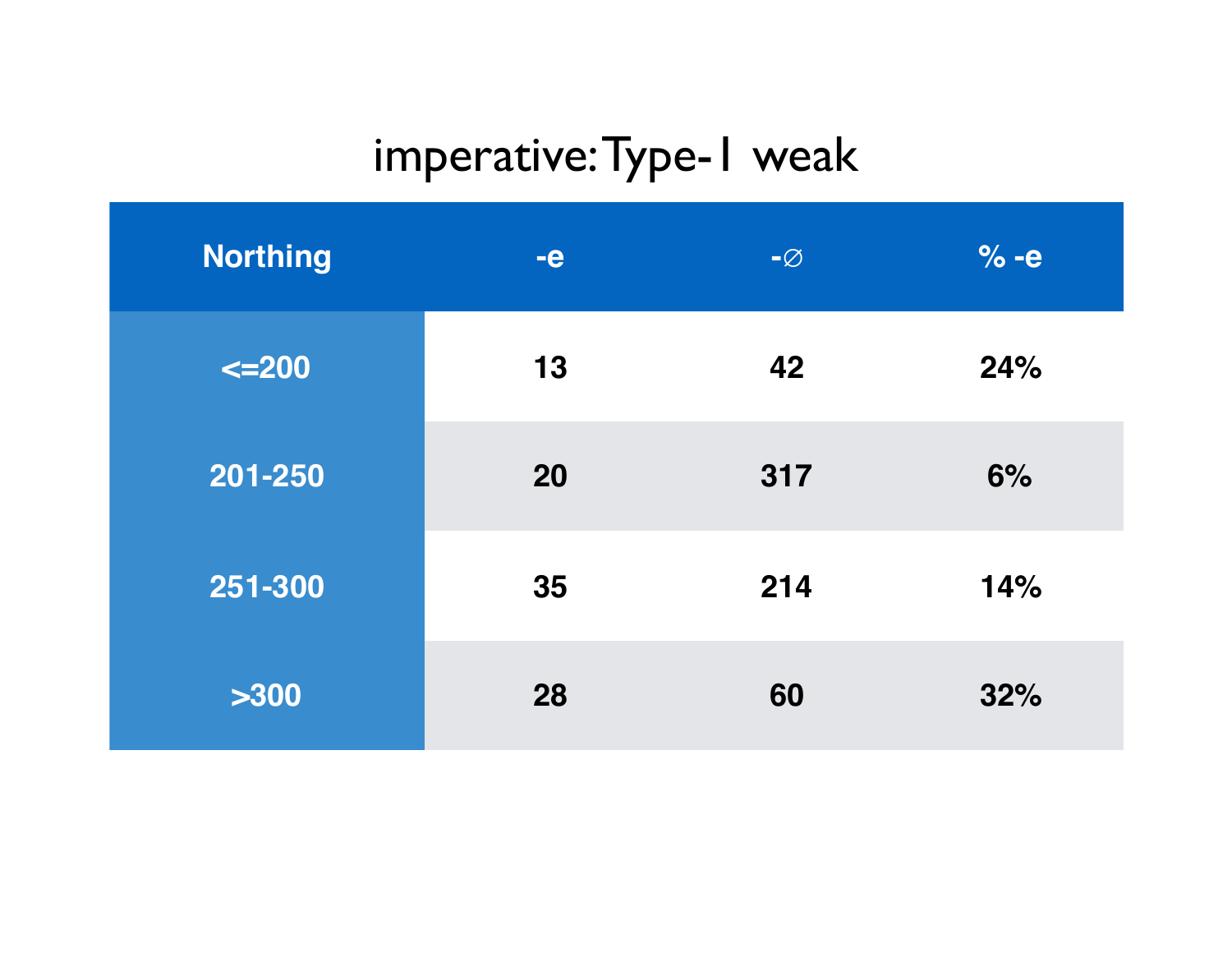#### imperative: Strong verbs

| <b>Northing</b> | $-e$ | $-\varnothing$ | $\% -e$ |
|-----------------|------|----------------|---------|
| $\leq$ 200      | 6    | 92             | 6%      |
| 201-250         | 18   | 225            | 7%      |
| 251-300         | 16   | 323            | 5%      |
| >300            | 38   | 102            | 27%     |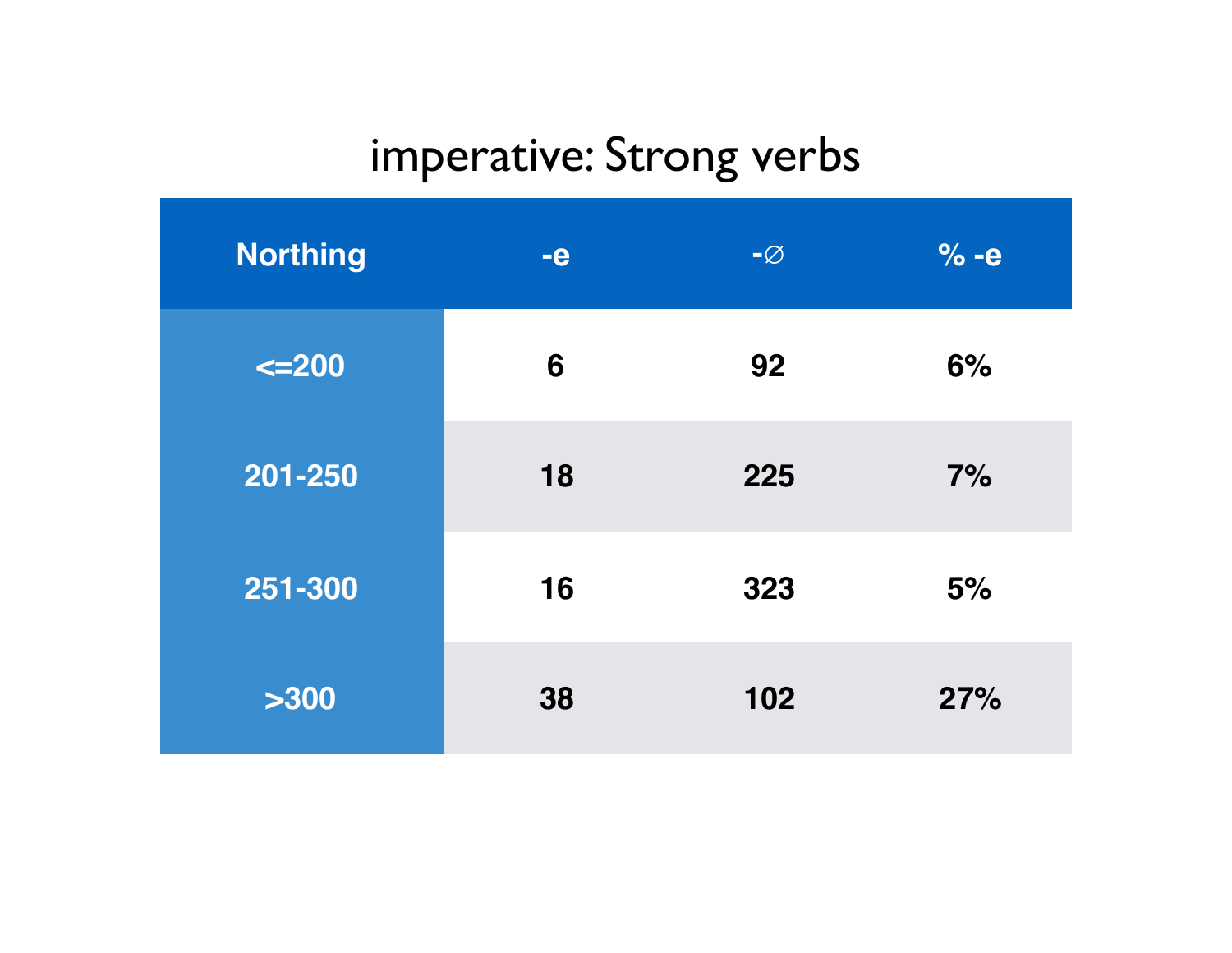#### imperative: Type-2 weak

| <b>Northing</b> | $-e$ | $-\varnothing$ | $% -e$ |
|-----------------|------|----------------|--------|
| $\leq$ 200      | 28   | 4              | 88%    |
| 201-250         | 90   | 10             | 90%    |
| 251-300         | 146  | 27             | 84%    |
| >300            | 24   | 33             | 42%    |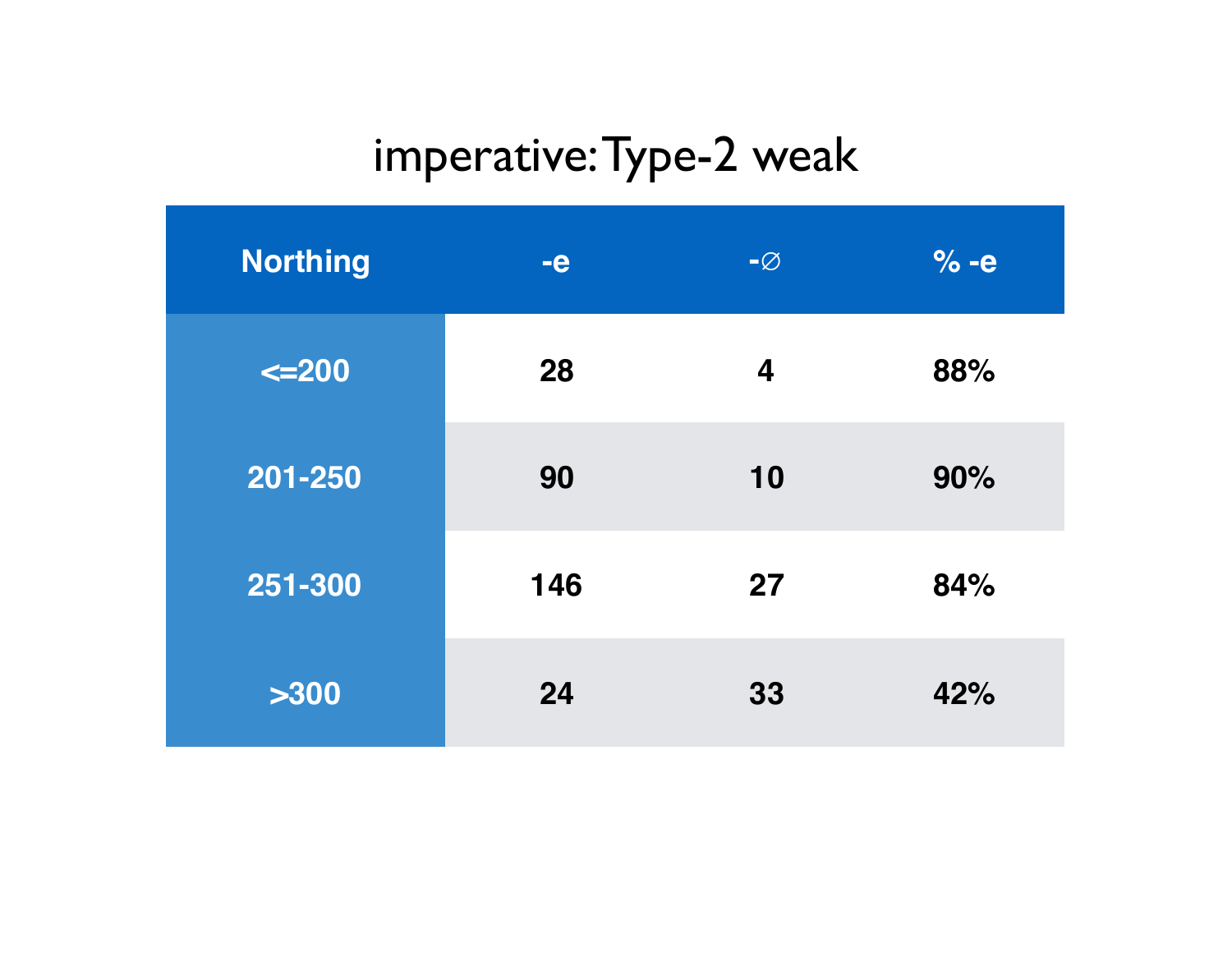## Part V: Strong→weak shifts in early Middle English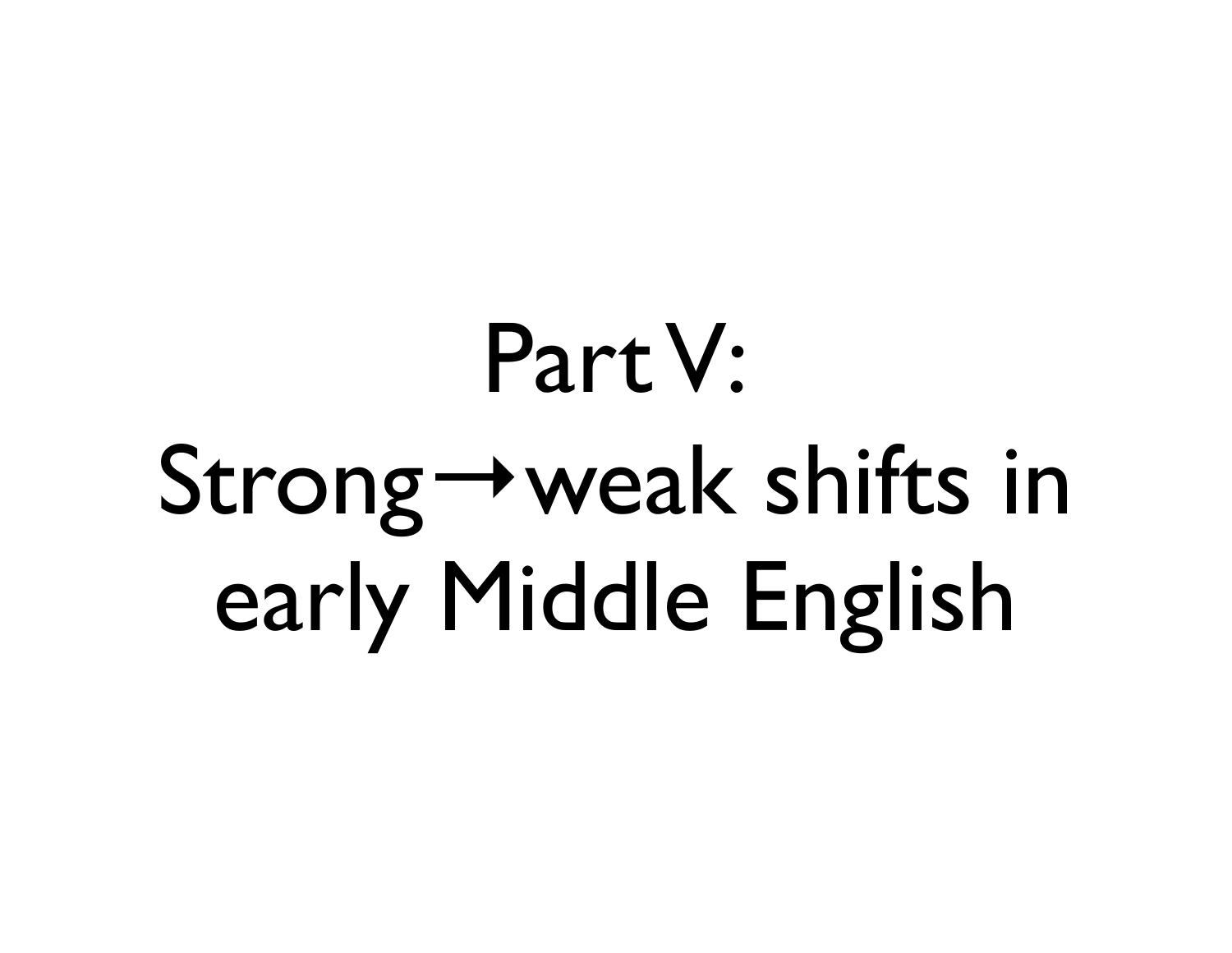# Strong→type-1 weak

- Found everywhere (as predicted), in some cases continuing shifts that began in Old English:
- in verbs with root-final *d* or *t*:
	- systematically in: *dread*, *read* (?), *let*, *shed*, *wield*
	- occasionally in *lūtan* 'bow', *bēodan* 'offer'
	- sporadically in a few others
- in verbs with other root-finals
	- often in *sleep, flee, drēogan* 'suffer'
	- occasionally in *weep, leap step*, *rīpan* 'reap', *būgan* 'bow', *blōwan* 'bloom' *shine*, *sneorcan* 'grow dark'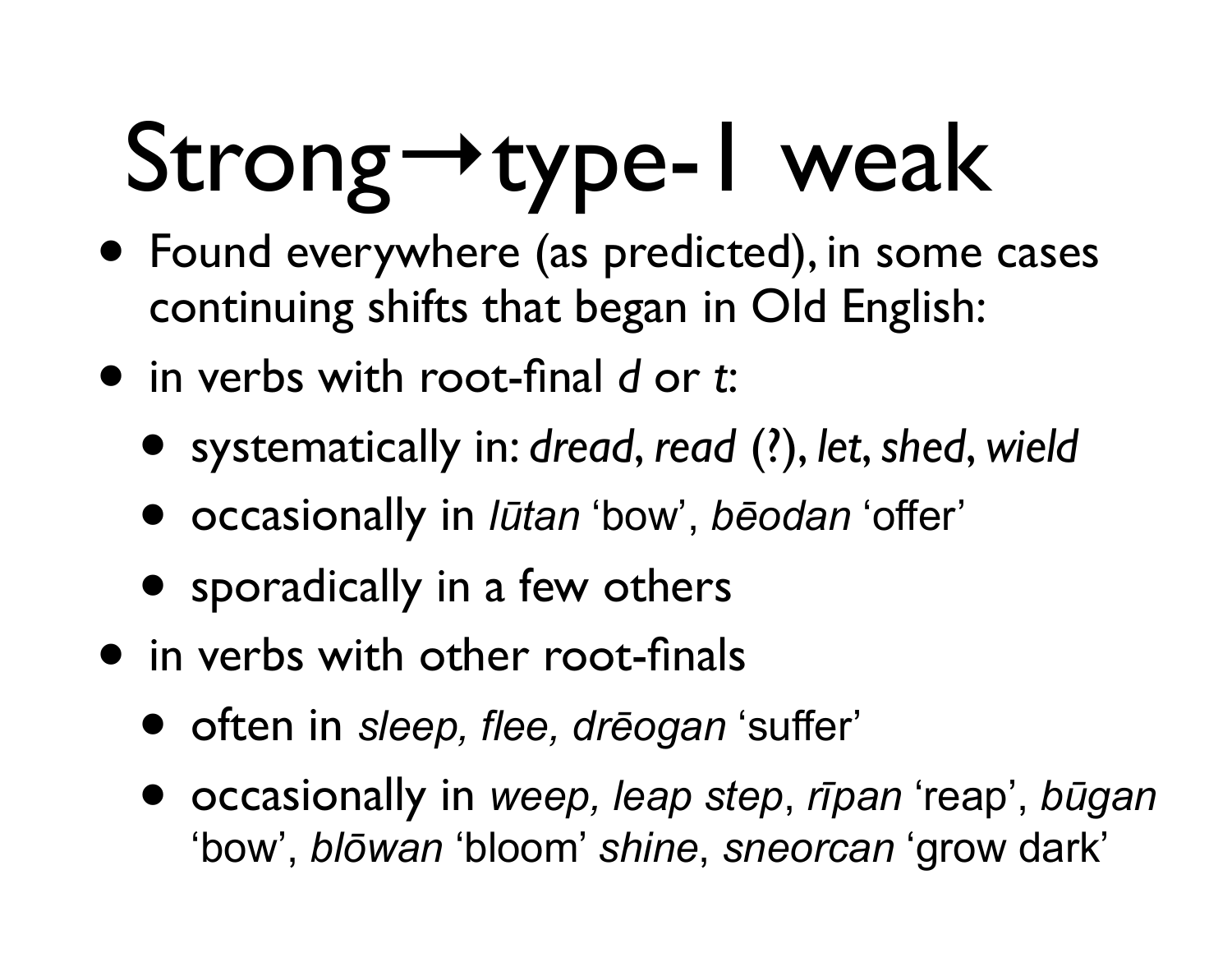# Strong→type-2 weak (1)

- Found almost only in the North (Northing > 300) (as predicted):
	- *<sup>b</sup>ūgan* 'bow' (6 tokens), *weorþan* 'become' (3), *lēogan* 'tell lies', *drēogan* 'suffer', *sūcan* 'suck' (1 each)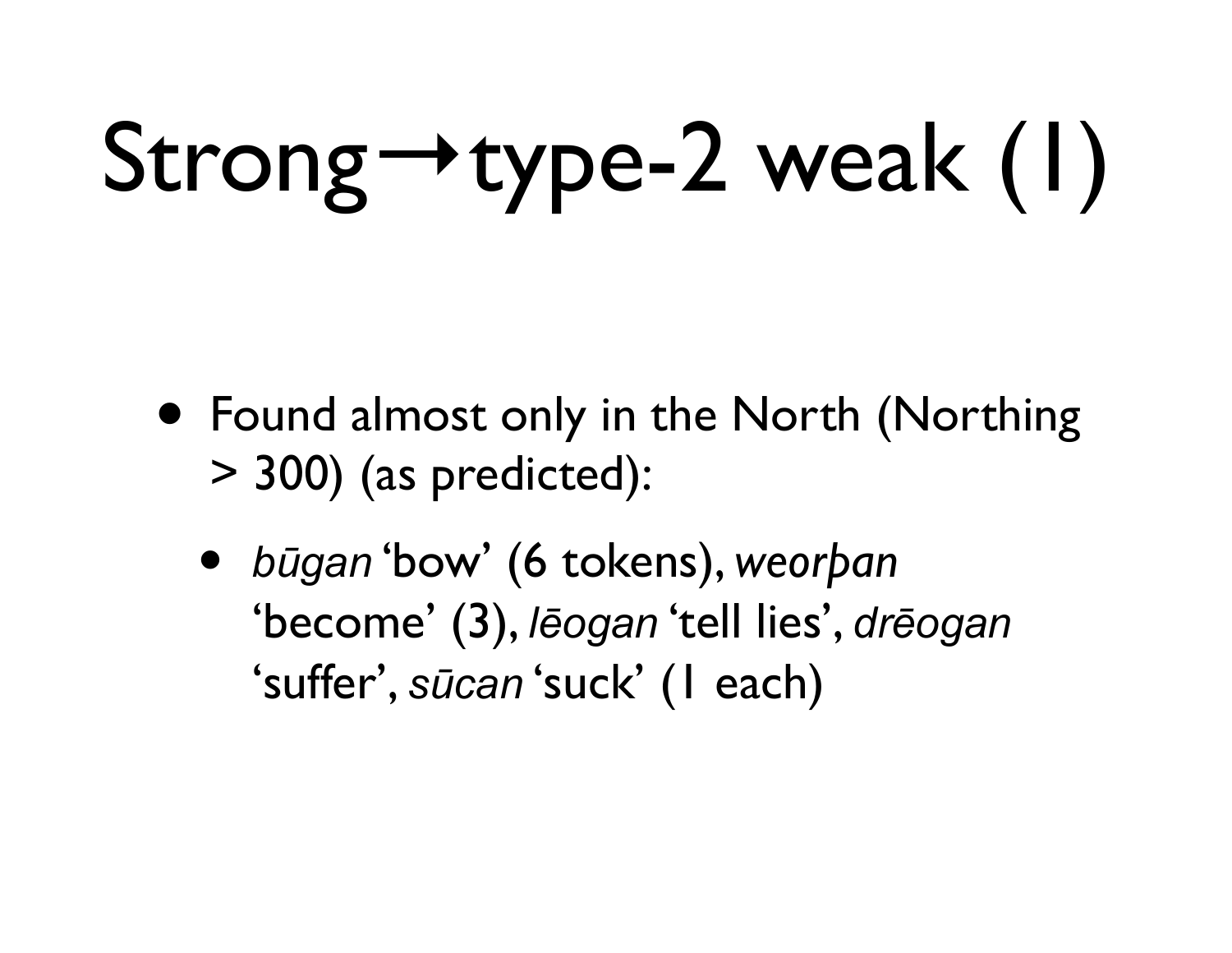# Strong→type-2 weak (1I)

- A couple of verbs already varied between strong and class-2 weak in OE: *mourn*, *heave*; type-2 weak forms of these two verbs occur at all latitudes in LAEME
- *līban*, apparently an archaic verb; occurs mainly in Layamon in strong, type-1 and type-2 weak forms
- *flow* occurs 4 times in type-2 weak forms, as far South as 253.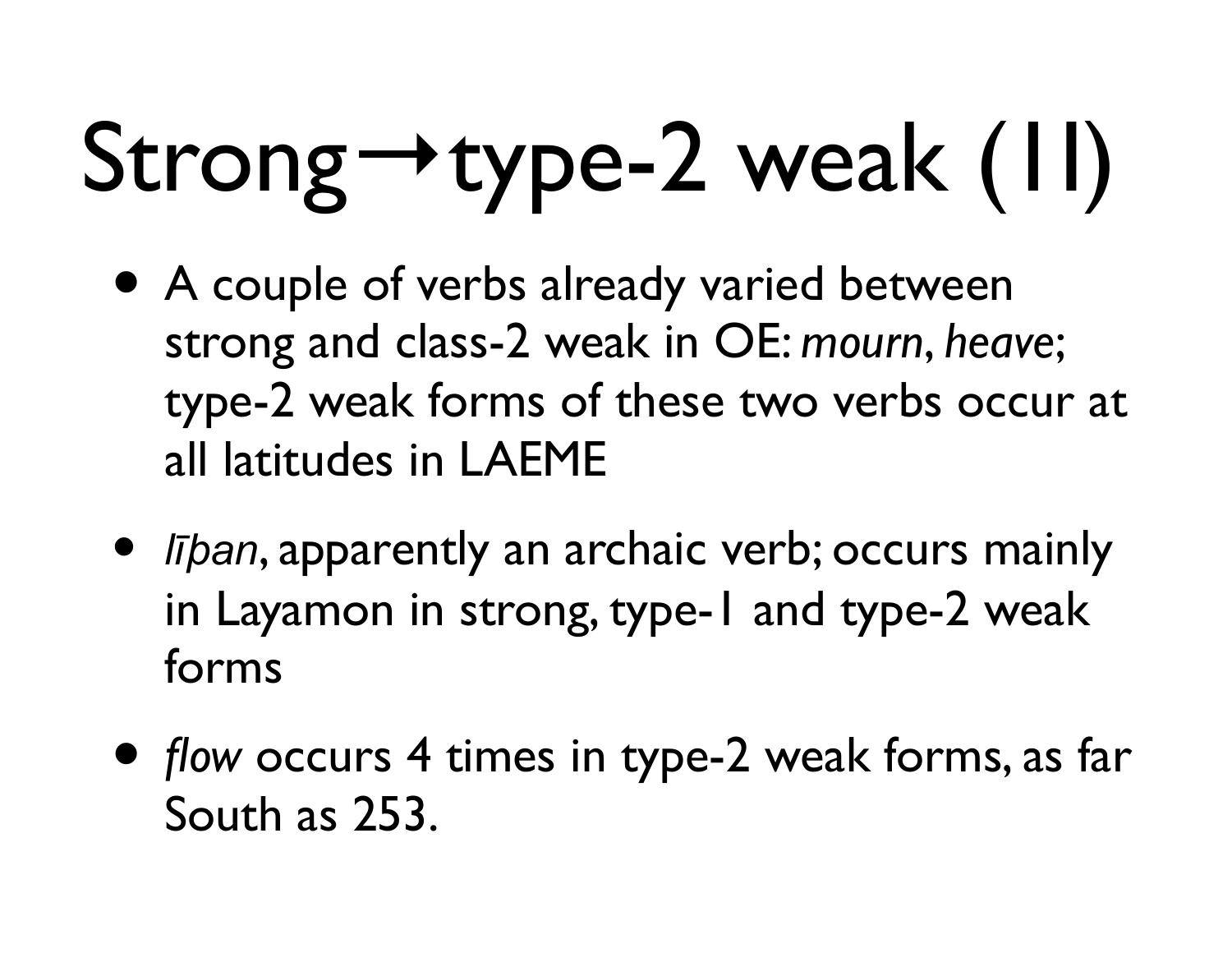### Part VI: Conclusions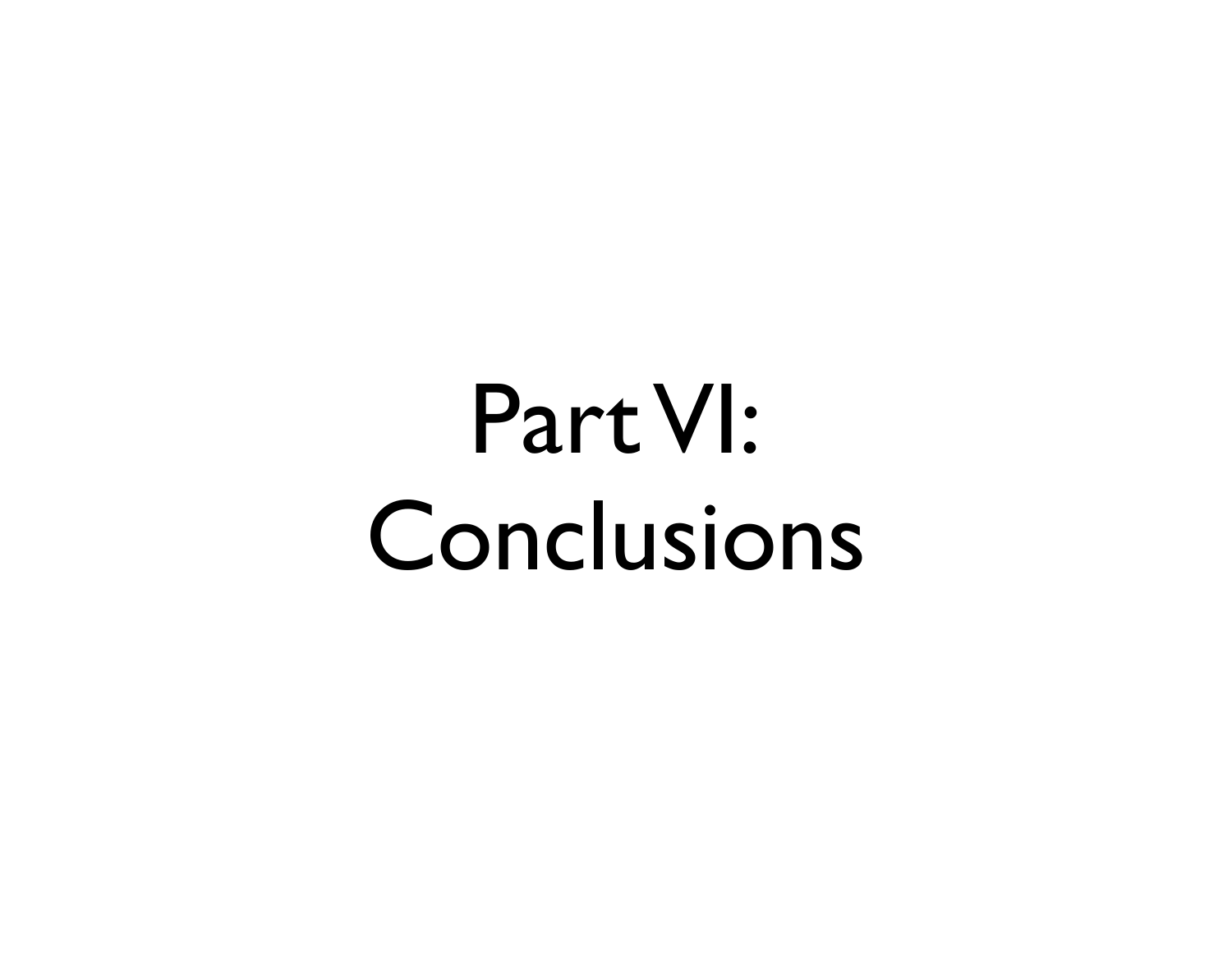Proportional/implicative models make correct predictions about the geographical distribution of strong→type-2 weak shifts (as opposed to shifts to type-1 weak) in early Middle English.

They also account for the correlation between the collapse of present-tense inflection-class distinctions and the spread of "regularization" in later Middle English.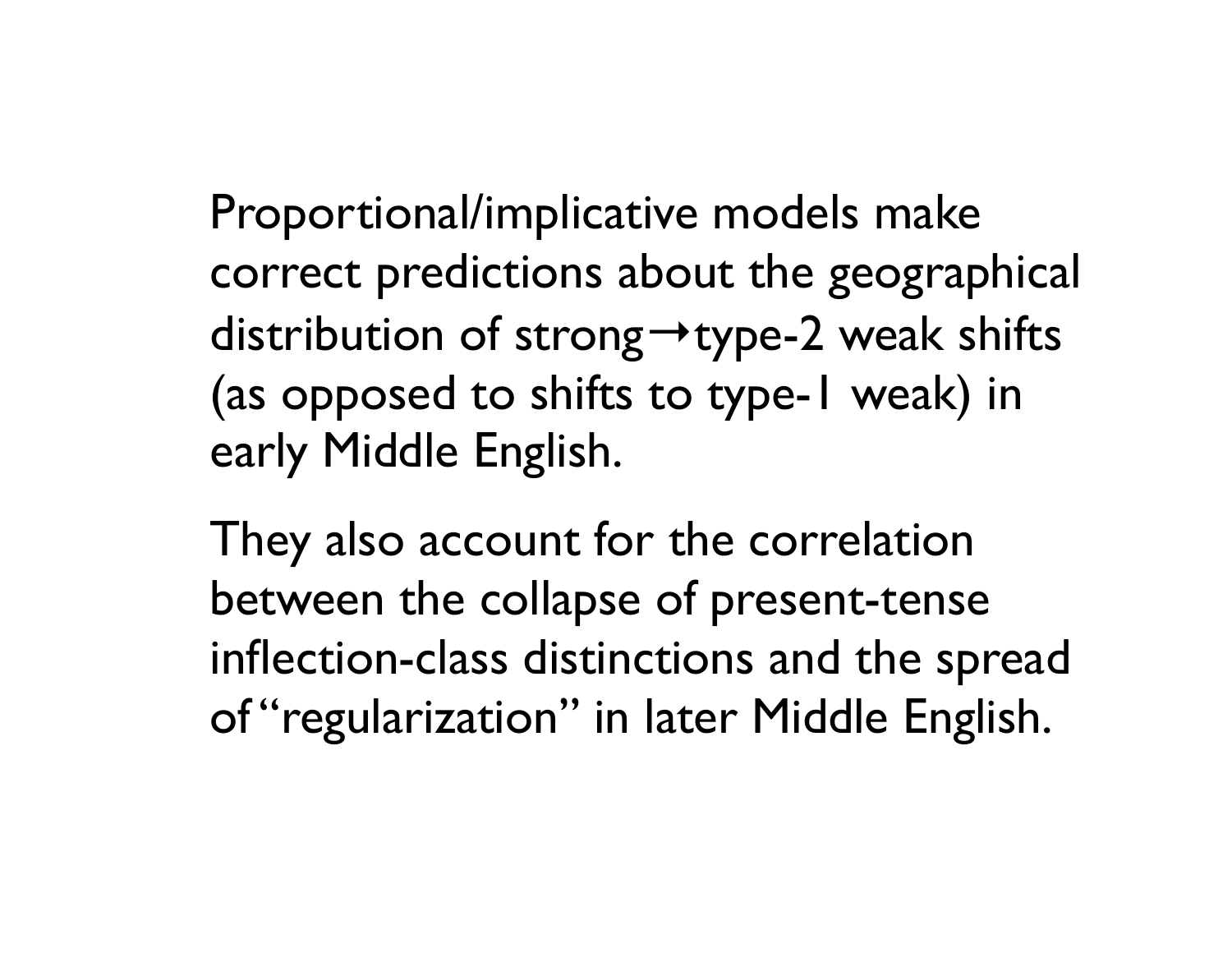This is one small piece of the story of the Great English Verb Regularization – a historical episode

- •precipitated by a perfect storm of other changes
- and representing the only period in the history of English where there is any sign of a tendency for strong or irregular verbs to regularize.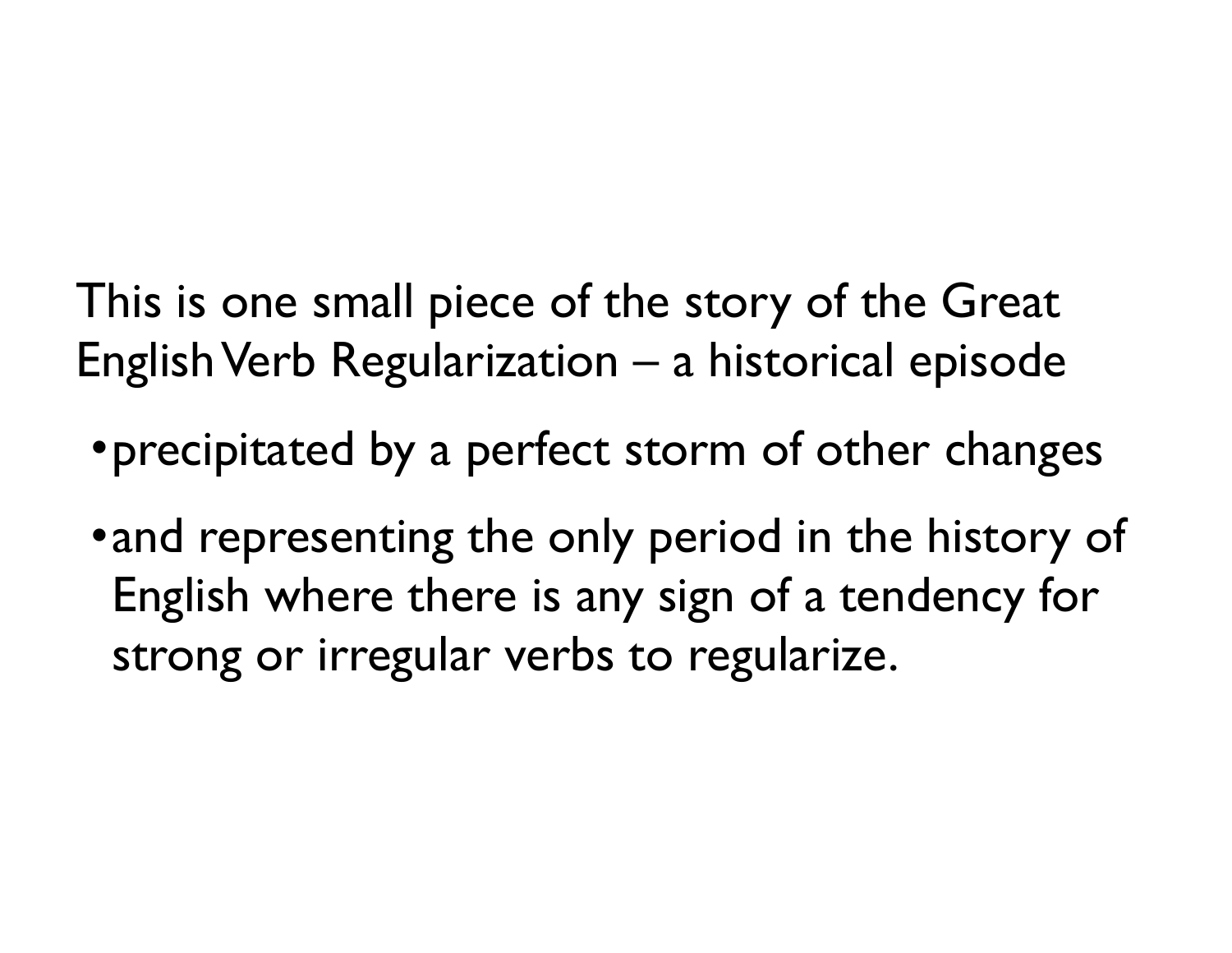Selected references (1)

Blevins, James P. 2016. *Word and Paradigm Morphology*. Oxford University Press.

Carroll, Ryan, Ragnar Svare, & Joseph Salmons. 2012. Quantifying the evolutionary dynamics of German verbs. *Journal of Historical Linguistics* 2.153–172.

Cheshire, Jenny. 2002. Standardization and the English irregular verbs. *Towards a Standard English*, ed. by Dieter Stein and Ingrid Tieken-Boon van Ostade, 115–134. Berlin: de Gruyter Mouton.

Cuskley, Christine F., Martina Pugliese, Claudio Castellano, Francesca Colaiori, Vittorio Loreto, Francesca Tria. 2014. Internal and External Dynamics in Language: Evidence from Verb Regularity in a Historical Corpus of English. *PLoS One* 9(8).e102882.

Fertig, David. 2008. The Role of Multiple Cues in Category Formation and the Development of the Weak Verb Classes in Medieval German and English, Presentation at GLAC 14, U. of Wisconsin-Madison, May, 2008.

Fertig, David. 2009. Are strong verbs really dying to fit in? Presentation at GLAC 15, Banff, May 2009.

Fertig, David. 2013. *Analogy and Morphological Change*. Edinburgh University Press.

Gray, Tyler J., Andrew J. Reagan, Peter Sheridan Dodds, & Christopher M. Danforth. 2018. English verb regularization in books and tweets. *arXiv*:1803.09745 [cs.CL]

Hare, Mary and Jeffrey L. Elman. 1995. Learning and Morphological Change. *Cognition* 56.61–98.